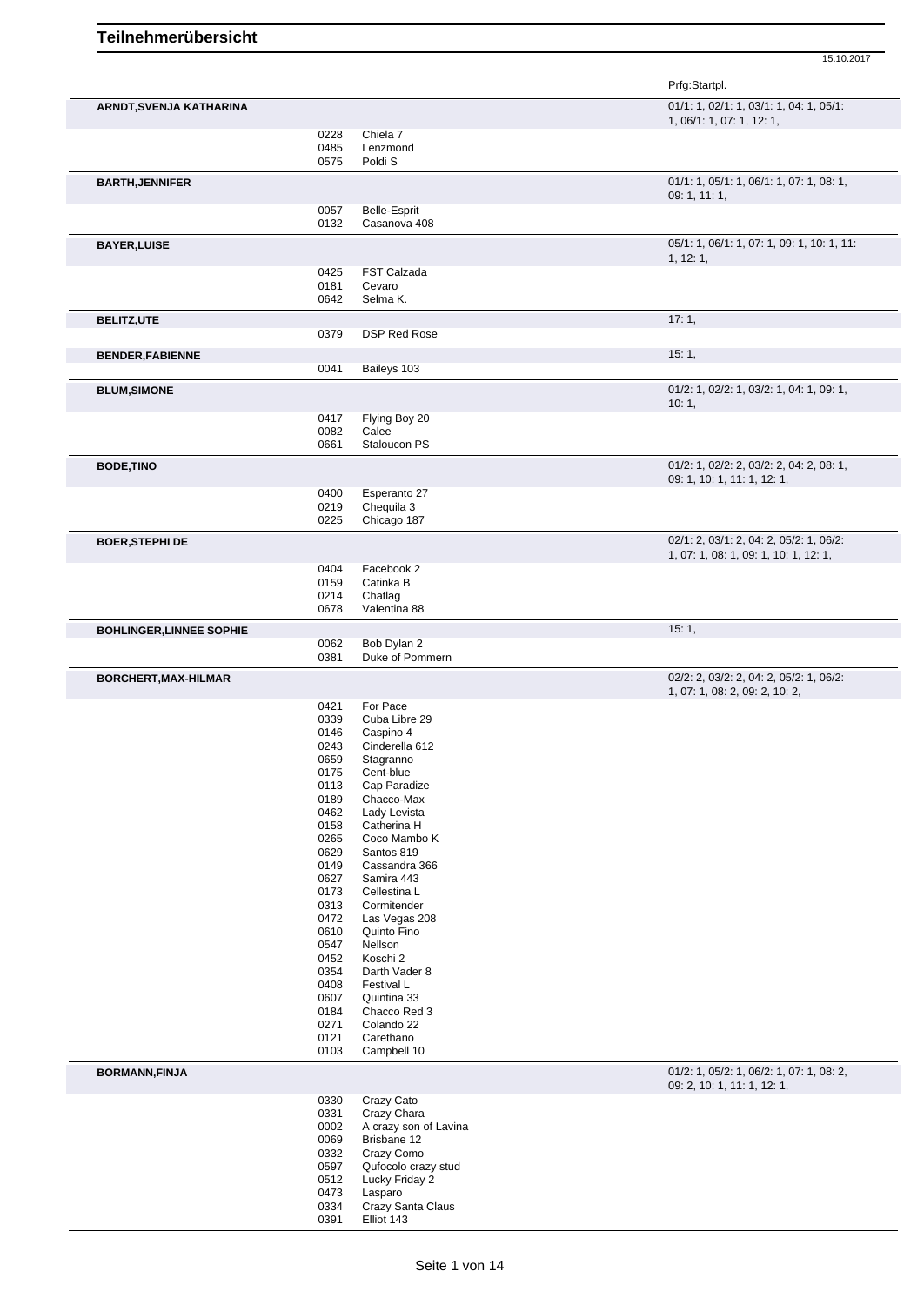|                              |              |                                   | Prfg:Startpl.                                                                                       |
|------------------------------|--------------|-----------------------------------|-----------------------------------------------------------------------------------------------------|
| <b>BOTHE, FREDERIK</b>       |              |                                   | 16:2,                                                                                               |
|                              | 0257<br>0674 | Clooney 71<br>Un Querido          |                                                                                                     |
|                              |              |                                   |                                                                                                     |
| <b>BREMERMANN, TOBIAS</b>    | 0608         | Quintino B                        | 08: 2, 09: 2, 10: 1, 11: 1, 12: 1,                                                                  |
|                              | 0277         | Colin 25                          |                                                                                                     |
|                              | 0689         | Vienetta 6                        |                                                                                                     |
|                              | 0688         | Vicky 216                         |                                                                                                     |
|                              | 0612         | Quinturo                          |                                                                                                     |
|                              | 0216         | Chelino B                         |                                                                                                     |
| <b>BRINKMANN, KLAUS</b>      |              |                                   | 01/1: 1, 05/1: 1, 06/1: 1, 08: 1, 09: 1,<br>11: 2, 13: 2, 14: 2,                                    |
|                              | 0566         | Pikeur Bellevue                   |                                                                                                     |
|                              | 0571         | Pikeur Loma Rica<br>Semper Fi 4   |                                                                                                     |
|                              | 0643<br>0275 | Coldplay 33                       |                                                                                                     |
|                              |              |                                   |                                                                                                     |
| <b>BRINKMANN, THORSTEN</b>   |              |                                   | 01/2: 1, 02/1: 2, 03/1: 2, 04: 1, 05/2:<br>1, 06/2: 1, 07: 1, 08: 1, 09: 1, 11: 1,<br>13: 2, 14: 2, |
|                              | 0569         | Pikeur Conradin                   |                                                                                                     |
|                              | 0568         | Pikeur Cassano                    |                                                                                                     |
|                              | 0570         | Pikeur Conradinio van seven oa    |                                                                                                     |
|                              | 0567<br>0178 | Pikeur Captain Cool<br>Centina 18 |                                                                                                     |
|                              | 0065         | Bon Amie 7                        |                                                                                                     |
|                              | 0538         | Montelini 3                       |                                                                                                     |
|                              | 0298         | Conte 34                          |                                                                                                     |
|                              | 0600         | Quickett 2                        |                                                                                                     |
| <b>BRUEHL, CHRISTIAN</b>     | 0094         | Call Girl 6                       | 01/1: 1, 02/1: 1, 03/1: 1, 04: 1, 05/1:                                                             |
|                              |              |                                   | 1, 06/1: 1, 07: 1,                                                                                  |
|                              | 0448         | Katja 237                         |                                                                                                     |
|                              | 0589         | Que tal 2                         |                                                                                                     |
|                              | 0323<br>0403 | Costa-Rika<br>Fabriano 75         |                                                                                                     |
|                              | 0691         | Viva la Vita 2                    |                                                                                                     |
|                              | 0409         | Fidchi                            |                                                                                                     |
|                              | 0107         | Candela 65                        |                                                                                                     |
| DIEDERICHSMEIER, JULIE MYNOU |              |                                   | 05/2: 1, 06/2: 1, 07: 1, 08: 2, 09: 2, 10:<br>1, 11:1,                                              |
|                              | 0430         | Goldstar 34                       |                                                                                                     |
|                              | 0574         | Pius 40                           |                                                                                                     |
|                              | 0125<br>0351 | Carlucci 20<br>Dalida 57          |                                                                                                     |
|                              | 0153         | Cassis 65                         |                                                                                                     |
|                              | 0604         | Quintana S 2                      |                                                                                                     |
|                              | 0663         | Stenja S 2                        |                                                                                                     |
|                              | 0020         | Anabell 106                       |                                                                                                     |
|                              | 0247         | Clarabela                         |                                                                                                     |
|                              | 0021<br>0644 | Andante 74<br>Sergio 44           |                                                                                                     |
|                              | 0349         | D' Artagnan 13                    |                                                                                                     |
| DIEDERICHSMEIER, MYLENE      |              |                                   | 02/1: 1, 03/1: 1, 04: 1, 05/1: 1, 06/1:                                                             |
|                              | 0430         | Goldstar 34                       | 1, 07: 1, 08: 2, 09: 2, 10: 1, 11: 1,                                                               |
|                              | 0574         | Pius 40                           |                                                                                                     |
|                              | 0125         | Carlucci 20                       |                                                                                                     |
|                              | 0351         | Dalida 57                         |                                                                                                     |
|                              | 0153<br>0604 | Cassis 65<br>Quintana S 2         |                                                                                                     |
|                              | 0663         | Stenja S 2                        |                                                                                                     |
|                              | 0020         | Anabell 106                       |                                                                                                     |
|                              | 0247         | Clarabela                         |                                                                                                     |
|                              | 0021         | Andante 74                        |                                                                                                     |
|                              | 0644<br>0349 | Sergio 44<br>D' Artagnan 13       |                                                                                                     |
| DINAUER, JANINA              |              |                                   | 02/1: 1, 03/1: 1, 04: 1, 08: 1, 09: 1, 10:                                                          |
|                              | 0716         | Contenda                          | 1,                                                                                                  |
|                              | 0686         | Venezia 72                        |                                                                                                     |
| EBEL, ULF                    |              |                                   | 05/2: 1, 06/2: 1, 07: 1, 08: 2, 09: 1, 10:<br>1, 11: 1, 12: 1,                                      |
|                              | 0489         | Levado 15                         |                                                                                                     |
|                              | 0487         | Les Lennet                        |                                                                                                     |
|                              | 0368         | Diarano                           |                                                                                                     |
|                              |              |                                   |                                                                                                     |
|                              | 0087         | Caligor                           |                                                                                                     |
| EBEL-JUERGENS, ANNA          |              |                                   | 05/1: 1, 06/1: 1, 07: 1, 08: 2, 09: 1, 10:<br>1, 11: 2,                                             |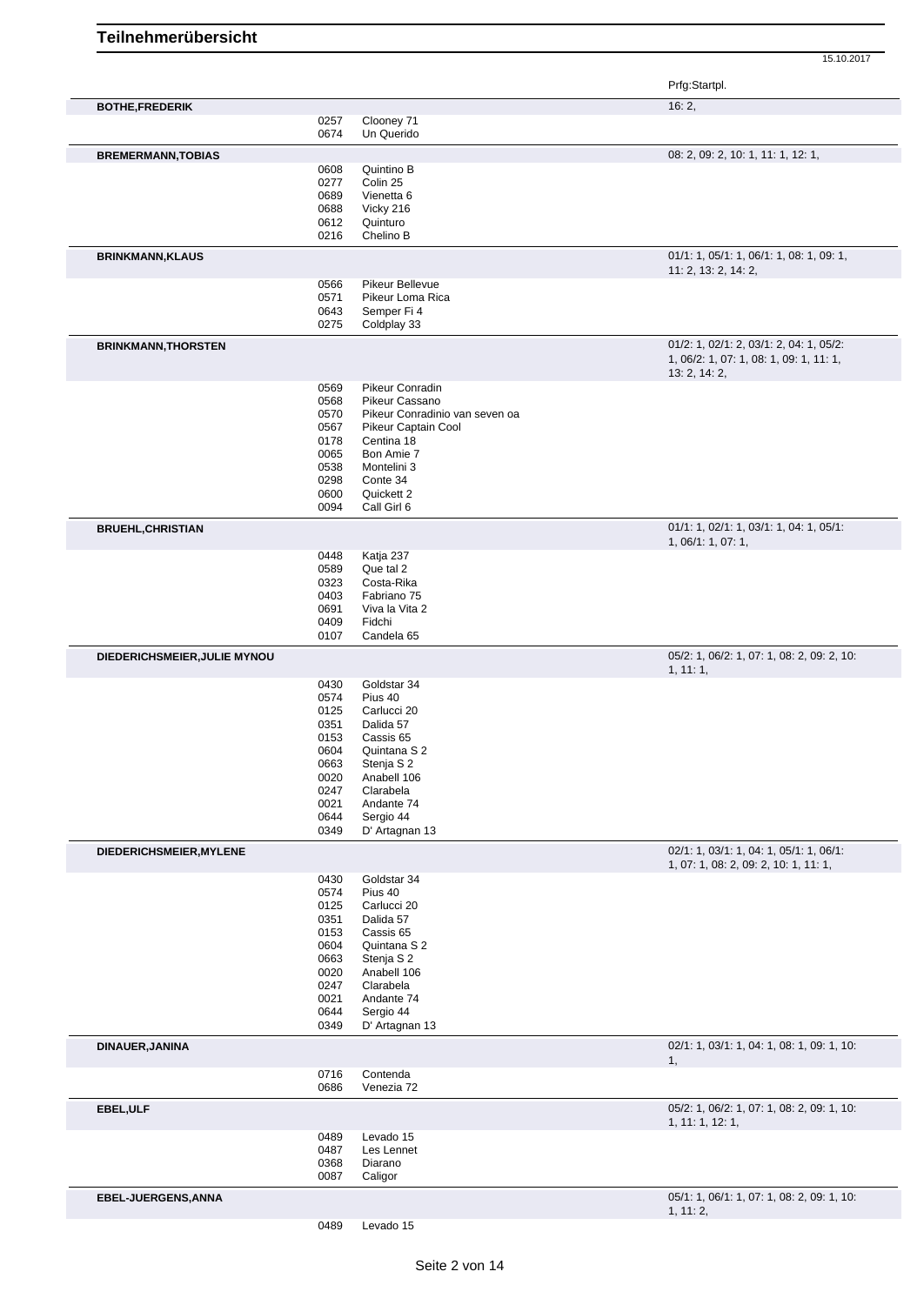|                                     | 0487         | Les Lennet               |                                            |
|-------------------------------------|--------------|--------------------------|--------------------------------------------|
|                                     | 0368         | Diarano                  |                                            |
|                                     | 0087         | Caligor                  |                                            |
|                                     |              |                          |                                            |
| EBERT, ANNIKA                       |              |                          | $01/1: 1, 05/2: 1, 06/2: 1, 07: 1, 08: 1,$ |
|                                     |              |                          | 09: 1, 10: 1, 12: 1,                       |
|                                     | 0238         | Christopher 9            |                                            |
|                                     | 0188         | Chacco-Charlie           |                                            |
|                                     | 0215         | Checkpoit                |                                            |
|                                     | 0093         | Calisto 29               |                                            |
|                                     | 0645         | Shari 177                |                                            |
| <b>EBERT, VANESSA</b>               |              |                          | 01/1: 1, 05/1: 1, 06/1: 1, 07: 1,          |
|                                     | 0238         | Christopher 9            |                                            |
|                                     | 0215         | Checkpoit                |                                            |
|                                     |              |                          |                                            |
| <b>ECKARDT, TONI</b>                |              |                          | 08: 1, 09: 1, 10: 1, 11: 1, 12: 1,         |
|                                     | 0514         | Lukas 910                |                                            |
| <b>EGGERSMANN, FRIEDERIKE</b>       |              |                          | 05/1: 1, 06/1: 1, 07: 1, 08: 1, 09: 1, 10: |
|                                     |              |                          | 1, 11: 1, 12: 1,                           |
|                                     | 0476<br>0097 | Lauricio 2               |                                            |
|                                     |              | Calotta 22               |                                            |
| <b>EWALD, FELIX</b>                 |              |                          | 05/2: 1, 06/2: 1, 07: 1, 08: 1, 09: 1, 11: |
|                                     |              |                          | 1, 12: 1,                                  |
|                                     | 0378         | <b>DSP</b> Adrijana      |                                            |
|                                     | 0335         | Crime Time 6             |                                            |
| <b>FERRO MENENDEZ, EZEQUIEL AND</b> |              |                          | 02/1: 1, 03/1: 1, 04: 1, 05/1: 1, 06/1:    |
|                                     |              |                          | 1, 07: 1, 08: 1, 09: 1, 10: 1,             |
|                                     | 0460         | Lacoeur                  |                                            |
|                                     | 0347         | Cypriana 4               |                                            |
|                                     | 0680         | Valerio 14               |                                            |
|                                     | 0679         | Valenzo 2                |                                            |
|                                     |              |                          |                                            |
|                                     | 0477         | Le Claire                |                                            |
|                                     | 0314         | Cornados Little Queen    |                                            |
|                                     | 0116         | Cara 167                 |                                            |
|                                     | 0498         | Little Chap S            |                                            |
|                                     | 0032         | Askalina F               |                                            |
|                                     |              | Chintau                  |                                            |
|                                     | 0232         |                          |                                            |
|                                     | 0340         | Cuba Libre HR            |                                            |
|                                     | 0325         | Count Jo                 |                                            |
|                                     | 0395         | Emi Initia               |                                            |
|                                     | 0246         | Clara 153                |                                            |
|                                     | 0394         | Emi Bordeau              |                                            |
|                                     | 0427         | Ge Wit Wel               |                                            |
|                                     |              |                          | 15:2,                                      |
| <b>FISCHER, JOSEPHA</b>             |              | Dorett <sub>92</sub>     |                                            |
|                                     |              |                          |                                            |
|                                     | 0374         |                          |                                            |
|                                     | 0056         | Bell-a-Bon               |                                            |
| <b>FORKERT, HERGEN</b>              |              |                          | 01/2: 1, 05/2: 1, 06/2: 1, 07: 1, 08: 2,   |
|                                     |              |                          | 09: 2, 10: 2, 11: 1, 12: 1,                |
|                                     | 0272         | Colandus                 |                                            |
|                                     | 0532         | Miss Cortina             |                                            |
|                                     | 0034         | Astras                   |                                            |
|                                     | 0288         | Con Color                |                                            |
|                                     | 0262         | Cockerell B              |                                            |
|                                     |              |                          |                                            |
|                                     | 0562         | Phaeton 4                |                                            |
|                                     | 0513         | Ludwigslust 2            |                                            |
|                                     | 0506         | Lorena 141               |                                            |
|                                     | 0632         | Schiller 9               |                                            |
|                                     | 0428         | Gigolo van't Breehof     |                                            |
|                                     | 0312         | Corleone P               |                                            |
| <b>FORKERT, MARTEN</b>              |              |                          | 01/1: 1, 05/1: 1, 06/1: 1, 07: 1, 08: 2,   |
|                                     |              |                          | 09: 2, 10: 2, 11: 1, 12: 1,                |
|                                     | 0272         | Colandus                 |                                            |
|                                     | 0532         | Miss Cortina             |                                            |
|                                     | 0034         | Astras                   |                                            |
|                                     | 0288         | Con Color                |                                            |
|                                     |              |                          |                                            |
|                                     | 0562         | Phaeton 4                |                                            |
|                                     | 0513         | Ludwigslust 2            |                                            |
|                                     | 0142         | Casillas 18              |                                            |
|                                     | 0428         | Gigolo van't Breehof     |                                            |
|                                     | 0312         | Corleone P               |                                            |
| <b>FRANZ, MARLENE</b>               |              |                          | 01/1: 1, 05/1: 1, 06/1: 1, 07: 1, 08: 1,   |
|                                     | 0576         | Prag 3                   |                                            |
|                                     | 0322         | Cosmea 18                |                                            |
| FRENZEL, ANNA-LENA                  |              |                          | 16:1,                                      |
|                                     | 0530         | Metaxa 45                |                                            |
| <b>FRITSCH, MICHAEL</b>             |              |                          | 01/1: 1, 02/1: 1, 03/1: 1, 04: 1, 05/1:    |
|                                     |              |                          | 1, 06/1: 1, 08: 1, 09: 1, 11: 1,           |
|                                     | 0500<br>0366 | Little Spezi<br>Diacento |                                            |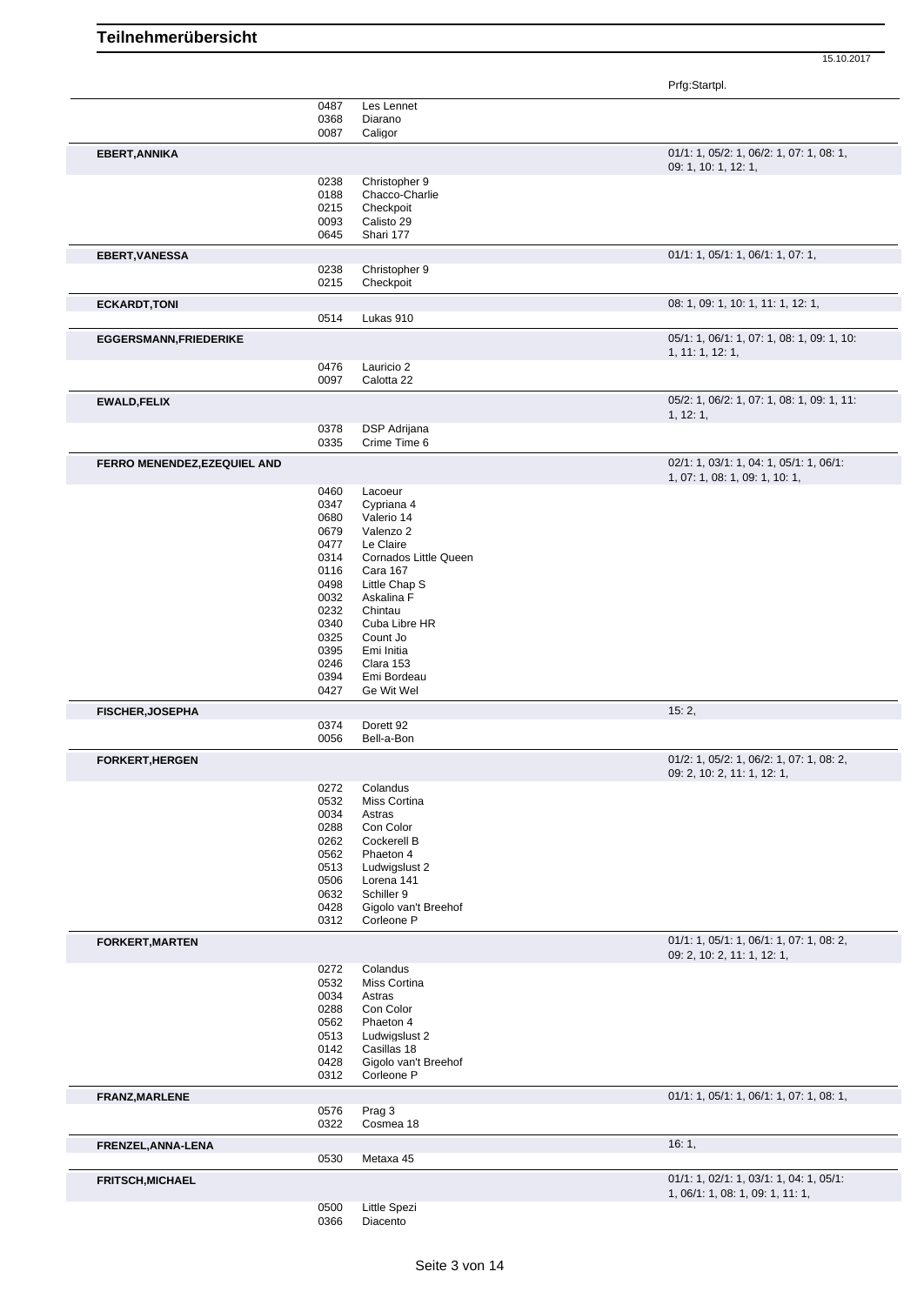|                                 |              |                                     | Prfg:Startpl.                              |
|---------------------------------|--------------|-------------------------------------|--------------------------------------------|
|                                 | 0212         | Charterfly G                        |                                            |
|                                 | 0045         | Balisto 43                          |                                            |
| <b>GERSTEN, JULIA</b>           |              |                                     | 15:1,                                      |
|                                 | 0435         | Happy 137                           |                                            |
| GIEBEL, ALEXANDRA               |              |                                     | 17:1,                                      |
|                                 | 0618         | Rosenstolz S                        |                                            |
|                                 | 0010         | Albion 12                           |                                            |
|                                 | 0236         | Christian 31                        |                                            |
| <b>GLIENEWINKEL, CHRISTIAN</b>  |              |                                     | 02/1: 1, 03/1: 1, 04: 1, 08: 2, 09: 2, 10: |
|                                 |              |                                     | 1, 11:1,                                   |
|                                 | 0580         | <b>Professional Aircare</b>         |                                            |
|                                 | 0564         | Pia Pacelli N                       |                                            |
|                                 | 0493<br>0677 | Levisto's Pleasure<br>Valentin 112  |                                            |
|                                 | 0501         | London Pride                        |                                            |
|                                 | 0561         | Persaldo 9                          |                                            |
|                                 | 0549         | Nike Free H                         |                                            |
| <b>GOBERT, ANTONIA</b>          |              |                                     | 15:1,                                      |
|                                 | 0039         | Baccari                             |                                            |
| <b>GOSKOWITZ, HANS-GUENTHER</b> |              |                                     | 01/2: 1, 02/2: 1, 03/2: 1, 04: 1, 05/2:    |
|                                 |              |                                     | 1, 06/2: 1, 07: 1, 08: 2, 09: 2, 10: 1,    |
|                                 |              |                                     | 11: 1, 12: 1,                              |
|                                 | 0082         | Calee                               |                                            |
|                                 | 0478         | Lebouché                            |                                            |
|                                 | 0302         | Contino 72                          |                                            |
|                                 | 0661<br>0307 | Staloucon PS<br>Cool Hill 2         |                                            |
|                                 | 0586         | Quatta vh Stokershof                |                                            |
|                                 | 0384         | Earth Quake                         |                                            |
| <b>HACK,LEONIE</b>              |              |                                     | 15: 1, 16: 1,                              |
|                                 | 0026         | Ares 143                            |                                            |
| <b>HAESLER, EMILIA</b>          |              |                                     | 05/1: 1, 06/1: 1, 07: 1,                   |
|                                 | 0345         | Curtis B                            |                                            |
|                                 | 0609         | Quinto B                            |                                            |
|                                 | 0662         | <b>Steendieks Pauline</b>           |                                            |
|                                 | 0640         | Sea Lord B                          |                                            |
|                                 | 0624         | Saigon B                            |                                            |
|                                 | 0510         | Luca 172                            |                                            |
|                                 | 0405<br>0590 | Fanelli<br>Queen Ability            |                                            |
|                                 | 0135         | Caschmir B                          |                                            |
|                                 | 0167         | Cayrado                             |                                            |
|                                 | 0499         | Little Gandi B                      |                                            |
|                                 | 0482         | Lemon Tree B                        |                                            |
|                                 | 0207         | Charlie B                           |                                            |
|                                 | 0594         | Quenn 2                             |                                            |
|                                 | 0603         | Quinta 152                          |                                            |
|                                 | 0033<br>0182 | Askara 21<br>CF's Ogano Sitte       |                                            |
|                                 |              |                                     | 15:1,                                      |
| HARTUNG, ANNE-KATRIN            | 0319         | Corsika 17                          |                                            |
| <b>HASSMANN,FELIX</b>           |              |                                     | 02/2: 1, 03/2: 1, 04: 1, 05/2: 1, 06/2:    |
|                                 |              |                                     | 1, 07: 1, 08: 2, 09: 2, 10: 1, 11: 2, 12:  |
|                                 |              |                                     | 1,                                         |
|                                 | 0226<br>0049 | Chicca 31<br>Balzaci                |                                            |
|                                 | 0582         | Quali Quanti                        |                                            |
|                                 | 0165         | Cayles                              |                                            |
|                                 | 0164         | Cayenne WZ                          |                                            |
|                                 | 0042         | Balance 30                          |                                            |
|                                 | 0511         | Lucky Boy 231                       |                                            |
|                                 | 0054         | Baron WZ                            |                                            |
|                                 | 0053         | Barolo H                            |                                            |
|                                 | 0111         | Cantara 77                          |                                            |
|                                 | 0556<br>0438 | Otello 49<br>Horse Gym's Quick Step |                                            |
|                                 | 0436         | Horse Gym's Caretin                 |                                            |
|                                 | 0690         | Vincent 168                         |                                            |
|                                 | 0648         | SIG Captain America                 |                                            |
|                                 | 0437         | Horse Gym's Landino                 |                                            |
|                                 | 0647         | SIG Black Panther                   |                                            |
|                                 | 0587         | Quattro WZ                          |                                            |
|                                 | 0614         | Quiwitino WZ                        |                                            |
|                                 |              |                                     |                                            |
|                                 | 0035         | Atacke 2                            |                                            |
|                                 | 0653<br>0649 | SL Brazonado<br>SIG Hawkeye         |                                            |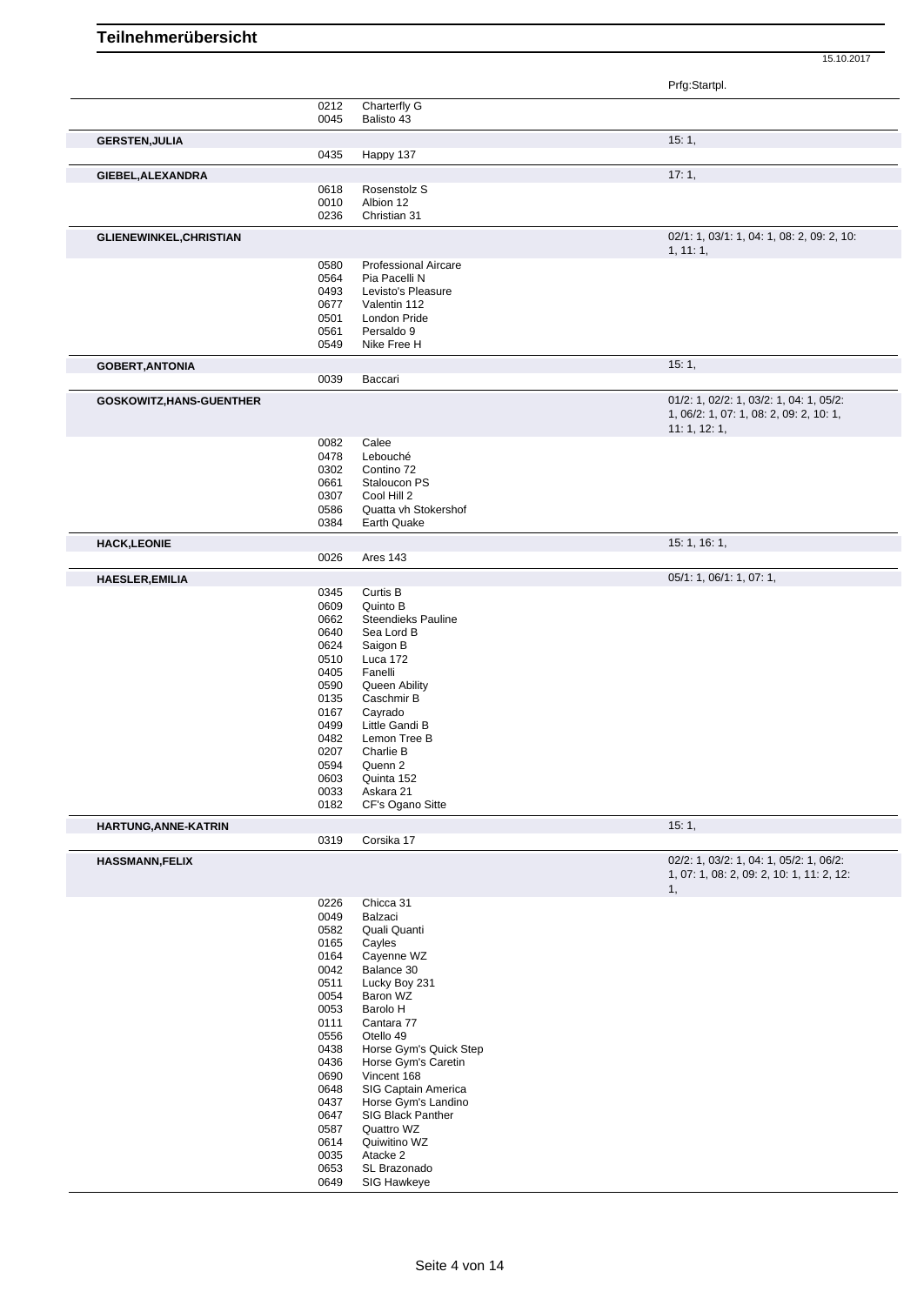|                           |              |                                   | Prfg:Startpl.                                                                        |
|---------------------------|--------------|-----------------------------------|--------------------------------------------------------------------------------------|
| <b>HASSMANN, TONI</b>     |              |                                   | 02/2: 1, 03/2: 1, 04: 1, 05/2: 1, 06/2:<br>1, 07: 1, 08: 2, 09: 2, 10: 2, 11: 1, 12: |
|                           | 0060<br>0523 | Bien-Aimee De La Lionne<br>Maicon | 1,                                                                                   |
|                           | 0195<br>0104 | Channing L<br>Canada I.Z.         |                                                                                      |
|                           | 0083         | Caleon W.Z.                       |                                                                                      |
|                           | 0048         | <b>Balous Diamond</b>             |                                                                                      |
|                           | 0560<br>0686 | Pepita Con Spita<br>Venezia 72    |                                                                                      |
| <b>HAUNHORST, MAX</b>     |              |                                   | 08: 2, 09: 2,                                                                        |
|                           | 0671         | Toscana 111                       |                                                                                      |
|                           | 0422<br>0416 | For Success<br>Florida Lady Ixes  |                                                                                      |
|                           | 0413         | Flashlight 21                     |                                                                                      |
|                           | 0202         | Charis 24                         |                                                                                      |
|                           | 0143<br>0196 | Casillas 2<br>Chantilly 22        |                                                                                      |
|                           | 0293         | Conquest 14                       |                                                                                      |
|                           | 0337         | Crüger                            |                                                                                      |
|                           | 0179<br>0017 | Ceodora M<br>Amarilla 9           |                                                                                      |
|                           | 0144         | Casina 14                         |                                                                                      |
|                           | 0118         | Carat 120                         |                                                                                      |
|                           | 0183<br>0287 | Chaccara<br>Comtess de la Luna    |                                                                                      |
|                           | 0199         | Chapeau 25                        |                                                                                      |
|                           | 0468         | Landprincess                      |                                                                                      |
|                           | 0509<br>0063 | Louis Vuitton 22<br>Bolanda 2     |                                                                                      |
|                           | 0401         | Estaval                           |                                                                                      |
|                           | 0170         | Celaniek                          |                                                                                      |
|                           | 0406<br>0358 | Femke 20<br>Deister - J           |                                                                                      |
| <b>HAUSCHILD, LENNERT</b> |              |                                   | 01/2: 1, 02/2: 1, 03/2: 1, 04: 1, 05/2:                                              |
|                           |              |                                   | 1, 06/2: 1, 07: 1, 08: 1, 09: 1, 10: 1,<br>11:1,                                     |
|                           | 0081<br>0272 | Caivano 3<br>Colandus             |                                                                                      |
|                           | 0390         | Eliza 49                          |                                                                                      |
|                           | 0034         | Astras                            |                                                                                      |
|                           | 0288<br>0562 | Con Color<br>Phaeton 4            |                                                                                      |
|                           | 0176         | Centano <sub>9</sub>              |                                                                                      |
|                           | 0193         | Champagner 64                     |                                                                                      |
|                           | 0513<br>0217 | Ludwigslust 2<br>Chengdu          |                                                                                      |
|                           | 0593         | Quel Quidam                       |                                                                                      |
|                           | 0454         | La Belle 217                      |                                                                                      |
|                           | 0506<br>0129 | Lorena 141<br>Cartier P           |                                                                                      |
|                           | 0632         | Schiller 9                        |                                                                                      |
| <b>HECHT, HOLGER</b>      |              |                                   | 02/2: 1, 03/2: 1, 04: 1, 05/2: 1, 06/2:<br>1, 13: 2, 14: 2,                          |
|                           | 0028<br>0625 | Ari 59<br>Sam 1060                |                                                                                      |
|                           | 0652         | Sjinto                            |                                                                                      |
| <b>HECKEL, HARDY</b>      |              |                                   | 01/1: 1, 02/1: 1, 03/1: 1, 04: 1, 05/1:                                              |
|                           |              |                                   | 1, 06/1: 1, 07: 1, 08: 1, 09: 1, 10: 1,<br>11: 1, 12: 1,                             |
|                           | 0484<br>0602 | Lena-Bellini<br>Quint 14          |                                                                                      |
|                           | 0455         | La Cattolica                      |                                                                                      |
|                           | 0210         | Charlott 33                       |                                                                                      |
| <b>HEINEKE, SIMON</b>     |              |                                   | 02/2: 1, 03/2: 1, 04: 1, 05/2: 1, 06/2:<br>1, 07: 1, 08: 2, 09: 2, 10: 1,            |
|                           | 0588         | Qubo                              |                                                                                      |
|                           | 0572<br>0066 | Pilo 10<br>Bonaire 8              |                                                                                      |
|                           | 0124         | Carlson 117                       |                                                                                      |
|                           | 0541         | Move it                           |                                                                                      |
|                           | 0697         | Will to win                       |                                                                                      |

**HERZ,SVENJA** 01/1: 1, 05/1: 1, 06/1: 1, 07: 1, 08: 2,

- -

**HILLMANN, CHARLOTTE** 16: 1,

09: 2, 10: 1, 11: 1, 13: 2, 14: 2,

 La Conga Tender 13 Alicia SN

Ulivan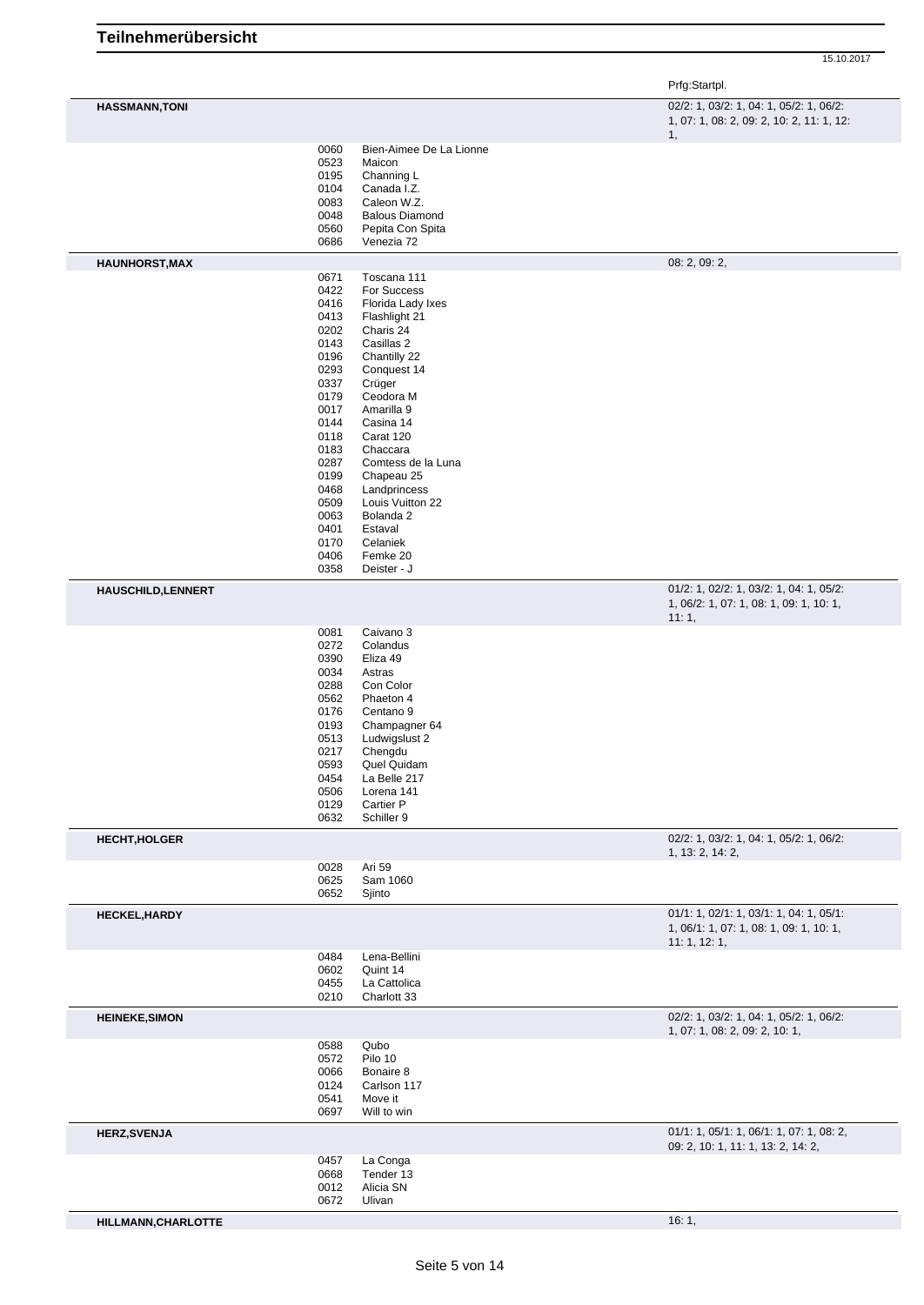Prfg:Startpl.

|                            | 0418                                                                                         | Fodylette                                                                                                                                                                |                                                                                                     |
|----------------------------|----------------------------------------------------------------------------------------------|--------------------------------------------------------------------------------------------------------------------------------------------------------------------------|-----------------------------------------------------------------------------------------------------|
| <b>HINNERS, SOPHIE</b>     |                                                                                              |                                                                                                                                                                          | 01/2: 1, 02/2: 1, 03/2: 1, 04: 1, 05/2:<br>1, 06/2: 1, 07: 1, 08: 1, 09: 1, 11: 1,                  |
|                            | 0420<br>0390<br>0532<br>0562<br>0193<br>0513<br>0217<br>0142<br>0454<br>0506<br>0578<br>0632 | For Emotion<br>Eliza 49<br>Miss Cortina<br>Phaeton 4<br>Champagner 64<br>Ludwigslust 2<br>Chengdu<br>Casillas 18<br>La Belle 217<br>Lorena 141<br>Pride 16<br>Schiller 9 |                                                                                                     |
| <b>HIPPGEN, SINA MARIA</b> |                                                                                              |                                                                                                                                                                          | 16:1,                                                                                               |
|                            | 0525<br>0433<br>0333                                                                         | Matlock 12<br>Gut Kappelshof Chelsea<br>Crazy Dream 2                                                                                                                    |                                                                                                     |
| <b>HOELTGEN, PETRA</b>     | 0120                                                                                         | Carera 12                                                                                                                                                                | 06/2: 1, 12: 1, 13: 1, 14: 1,                                                                       |
| <b>HOELTGEN, VOLKER</b>    |                                                                                              |                                                                                                                                                                          | 08: 1, 09: 1, 10: 1, 12: 1,                                                                         |
|                            | 0003<br>0120                                                                                 | Abrisco T<br>Carera 12                                                                                                                                                   |                                                                                                     |
| <b>HOFFMANN, TIM-UWE</b>   |                                                                                              |                                                                                                                                                                          | 01/2: 1, 02/2: 1, 03/2: 1, 04: 1, 05/2:<br>1, 06/2: 1, 07: 1, 08: 1, 09: 1, 10: 1,<br>12:1,         |
|                            | 0112<br>0154<br>0209                                                                         | Canton 5<br>Casta Lee<br>Charlie vom Burgdamm                                                                                                                            |                                                                                                     |
| HOLLAENDER, DIRK           |                                                                                              |                                                                                                                                                                          | 01/2: 1, 05/2: 1, 06/2: 1, 07: 1, 08: 1,<br>09: 1, 10: 1, 11: 1, 12: 1,                             |
|                            | 0470<br>0559<br>0687<br>0531                                                                 | Lansdown<br>Pepita 177<br>Vicenta<br>Miesje 2                                                                                                                            |                                                                                                     |
| <b>HOSTER, TIM</b>         |                                                                                              |                                                                                                                                                                          | 01/2: 1, 02/2: 1, 03/2: 1, 04: 1, 05/2:<br>1, 06/2: 1, 07: 1, 08: 2, 09: 2, 10: 1,<br>11: 1, 12: 1, |
|                            | 0273<br>0507<br>0227<br>0249<br>0385                                                         | Colantinue<br>Lorenzo P<br>Chico 892<br>Clarima 3<br>Eclair des Dames                                                                                                    |                                                                                                     |
| <b>JAHN, DOMINIK</b>       |                                                                                              |                                                                                                                                                                          | 01/2: 1, 02/2: 1, 03/2: 1, 04: 1, 05/2:<br>1, 06/2: 1, 07: 1, 08: 1, 09: 2, 10: 1,<br>11: 1, 12: 1, |
|                            | 0628<br>0491<br>0278<br>0055<br>0348<br>0336<br>0308                                         | Santiago 185<br>Levist<br>Colin 40<br>Bastienne 8<br>Cyrano 172<br>Cromwell 35<br>Cool Willy                                                                             |                                                                                                     |
| <b>JOOST, ANNABEL</b>      |                                                                                              |                                                                                                                                                                          | 01/1: 1, 02/1: 1, 03/1: 1, 04: 1, 05/1:<br>1, 06/1: 1, 07: 1, 08: 2, 10: 1, 11: 2,<br>12:1,         |
|                            | 0660<br>0163<br>0488<br>0579                                                                 | Stakkato Rouge<br>Cayenne 122<br>Letkiss 20<br>Primus vom Neumühler Hof                                                                                                  |                                                                                                     |
| JUENGEL, MARVIN            |                                                                                              |                                                                                                                                                                          | $02/1: 2, 03/1: 2, 04: 2, 05/1: 1, 08: 1,$<br>09: 1, 11: 1, 12: 1,                                  |
|                            | 0233<br>0357<br>0224<br>0367<br>0517                                                         | Chipsy 168<br>Daydream 104<br>Chica Tania<br>Diadem 91<br><b>Lutz 136</b>                                                                                                |                                                                                                     |
| <b>KAGE, SARA</b>          | 0264                                                                                         | Coco Chanel 232                                                                                                                                                          | 16:1,                                                                                               |
| <b>KAGE, THOMAS</b>        |                                                                                              |                                                                                                                                                                          | 01/1: 1, 05/1: 1, 06/1: 1, 07: 1, 08: 1,<br>09: 1, 10: 1, 11: 1,                                    |
|                            | 0327<br>0264<br>0237<br>0253<br>0388                                                         | Couplette dannee<br>Coco Chanel 232<br>Christiano 11<br>Clintino T<br>Elegant de L'ile                                                                                   |                                                                                                     |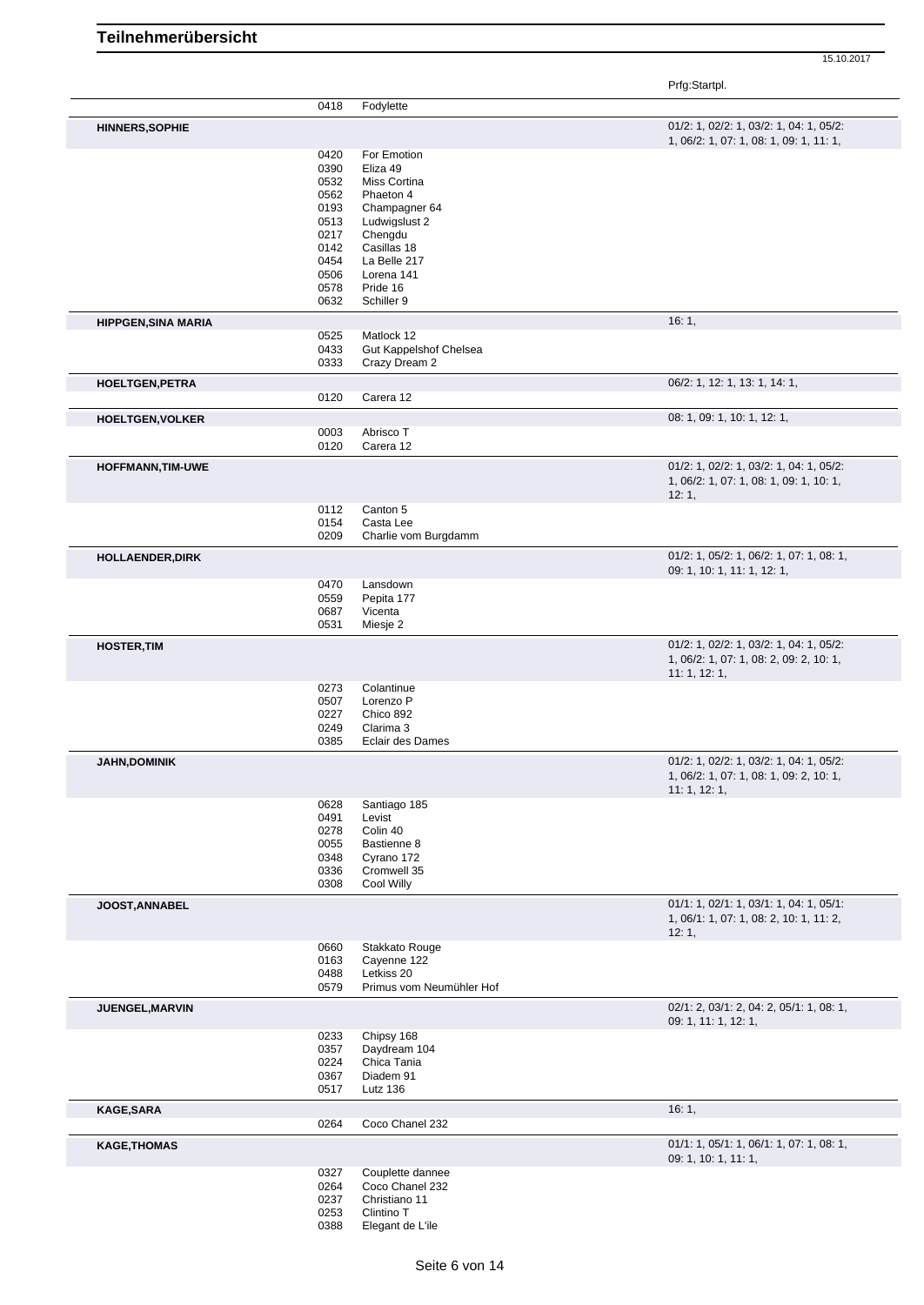|                            |              |                                  | 15.10.2017                                                                                          |
|----------------------------|--------------|----------------------------------|-----------------------------------------------------------------------------------------------------|
|                            |              |                                  | Prfg:Startpl.                                                                                       |
| <b>KAUERT, CHRISTOF</b>    |              |                                  | 01/2: 1, 02/2: 2, 03/2: 2, 04: 2, 05/2:<br>1, 06/2: 1, 07: 2, 08: 2, 09: 2, 10: 1,<br>11: 1, 12: 1, |
|                            | 0555<br>0018 | Orplid<br>Amazing 15             |                                                                                                     |
|                            | 0304         | Contrast 9                       |                                                                                                     |
|                            | 0030         | Armano 4                         |                                                                                                     |
|                            | 0036         | Atlanta 522                      |                                                                                                     |
|                            | 0370         | Dina d'or 2                      |                                                                                                     |
|                            | 0128<br>0014 | Carthagena 8<br>Alma-Lotta R     |                                                                                                     |
|                            | 0130         | Casallano                        |                                                                                                     |
|                            | 0105         | Canberra 52                      |                                                                                                     |
|                            | 0086<br>0558 | California 122                   |                                                                                                     |
|                            | 0356         | Pellegrino 51<br>Davita 14       |                                                                                                     |
|                            | 0211         | Charly-Ann                       |                                                                                                     |
|                            | 0156         | Castello 230                     |                                                                                                     |
|                            | 0626         | Sam 1110                         |                                                                                                     |
|                            | 0024<br>0283 | Annabell 510<br>Columbus 97      |                                                                                                     |
|                            | 0529         | Message for You                  |                                                                                                     |
|                            | 0515         | Luna 1955                        |                                                                                                     |
|                            | 0595         | Quercy Diam                      |                                                                                                     |
|                            | 0371<br>0377 | Dinara 68<br>Dream Boy ME        |                                                                                                     |
|                            | 0447         | Karma 22                         |                                                                                                     |
|                            | 0616         | Ragazy de la Serre               |                                                                                                     |
|                            | 0441         | Irokko van de Noordheuvel        |                                                                                                     |
| KAUFFMANN, NADJA           | 0635         | Schoensgreen Haifa               | 15:1,                                                                                               |
| KAUFMANN, NASTASIA         |              |                                  | 05/1: 1, 13: 1, 14: 1,                                                                              |
|                            | 0494         | Lex Barker 4                     |                                                                                                     |
|                            | 0235         | Chocolat 33                      |                                                                                                     |
| <b>KERSTEN, FRIEDERIKE</b> |              |                                  | 05/2: 1, 06/2: 1, 07: 1, 12: 1,                                                                     |
|                            | 0338         | Cruzianer                        |                                                                                                     |
|                            | 0583         | Qualite 4                        | 01/2: 1, 02/2: 1, 03/2: 1, 05/2: 1, 06/2:                                                           |
| KLAESENER, CHRISTOPHER     |              |                                  | 1, 07: 1, 08: 1, 09: 1,                                                                             |
|                            | 0717<br>0315 | Inliner                          |                                                                                                     |
|                            | 0150         | Cornelly<br>Cassata 3            |                                                                                                     |
|                            | 0718         | Colincor                         |                                                                                                     |
|                            | 0719         | Lloyd 49                         |                                                                                                     |
| <b>KLAPROTH, DIRK</b>      |              |                                  | 01/2: 1, 02/2: 1, 03/2: 1, 04: 1, 05/2:                                                             |
|                            |              |                                  | 1, 06/2: 1, 07: 1, 08: 2, 09: 2, 10: 1,<br>11:1,                                                    |
|                            | 0432         | <b>Graf Moritz</b>               |                                                                                                     |
|                            | 0324         | Count Corrado                    |                                                                                                     |
|                            | 0519         | Lyonello                         |                                                                                                     |
|                            | 0684<br>0344 | Vasko 20<br>Curtis <sub>66</sub> |                                                                                                     |
|                            | 0346         | Cypress Hill 9                   |                                                                                                     |
|                            | 0419         | Following Dream D                |                                                                                                     |
|                            | 0119         | Careful H                        |                                                                                                     |
|                            | 0641<br>0392 | Seanna<br>Embassy's Babe A       |                                                                                                     |
|                            | 0141         | Casil                            |                                                                                                     |
|                            | 0076         | C'est Lui 2                      |                                                                                                     |
|                            | 0115         | Captain Cracker 2                |                                                                                                     |
|                            | 0079<br>0220 | Caillua H<br>Chereon             |                                                                                                     |
|                            | 0623         | Safira 62                        |                                                                                                     |
|                            | 0058         | Benidorm WV                      |                                                                                                     |
|                            | 0085         | Calesto Z                        |                                                                                                     |
| <b>KLUESENER, OLIVER</b>   |              |                                  | 01/2: 1, 02/2: 2, 03/2: 2, 04: 2, 09: 1,<br>11: 1, 12: 1,                                           |
|                            | 0311         | Corinn 3                         |                                                                                                     |
|                            | 0067<br>0300 | Bonheur du Rouet<br>Conthino T   |                                                                                                     |
|                            | 0177         | Centaura Quick                   |                                                                                                     |
|                            | 0255         | Clinturo                         |                                                                                                     |
|                            | 0200         | Chapina                          |                                                                                                     |
| <b>KNORRE, THOMAS</b>      |              |                                  | 01/1: 1, 05/1: 1, 06/1: 1, 08: 1, 09: 1,<br>11: 1, 12: 1,                                           |
|                            | 0526         | Mäverick                         |                                                                                                     |
|                            | 0075         | C'est la vie 151                 |                                                                                                     |
|                            |              |                                  |                                                                                                     |
| KOEHLER, RENÉ              | 0345         | Curtis B                         | 08: 1, 09: 1, 10: 1,                                                                                |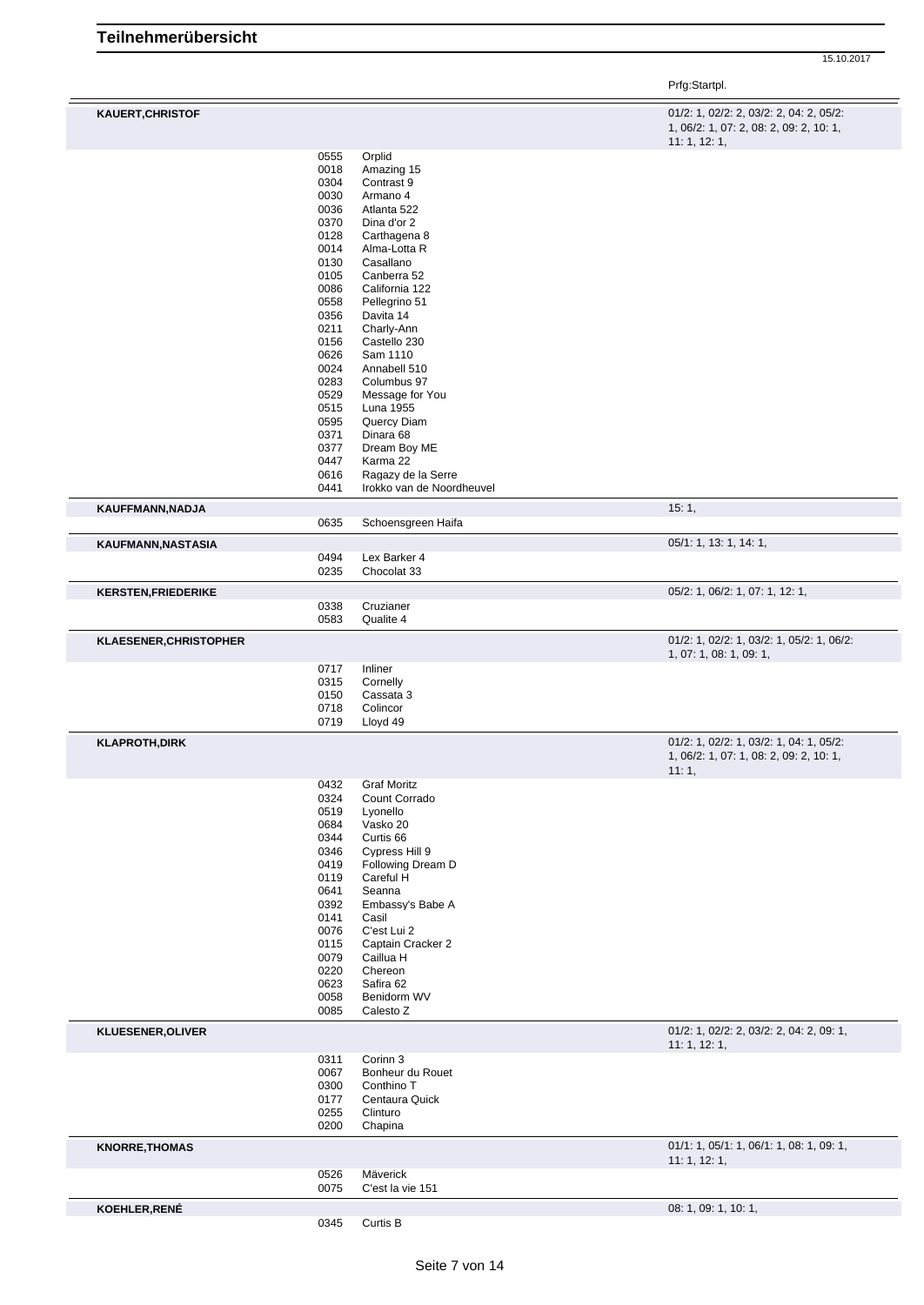Prfg:Startpl.

|                          | 0609         | Quinto B                                          |                                          |
|--------------------------|--------------|---------------------------------------------------|------------------------------------------|
|                          |              |                                                   |                                          |
|                          | 0640         | Sea Lord B                                        |                                          |
|                          | 0624         | Saigon B                                          |                                          |
|                          | 0510         | Luca 172                                          |                                          |
|                          |              |                                                   |                                          |
|                          | 0405         | Fanelli                                           |                                          |
|                          | 0590         | Queen Ability                                     |                                          |
|                          |              |                                                   |                                          |
|                          | 0135         | Caschmir B                                        |                                          |
|                          | 0167         | Cayrado                                           |                                          |
|                          | 0499         | Little Gandi B                                    |                                          |
|                          |              |                                                   |                                          |
|                          | 0482         | Lemon Tree B                                      |                                          |
|                          | 0207         | Charlie B                                         |                                          |
|                          |              |                                                   |                                          |
|                          | 0550         | Nilsson 10                                        |                                          |
|                          | 0594         | Quenn 2                                           |                                          |
|                          | 0603         | Quinta 152                                        |                                          |
|                          |              | Askara 21                                         |                                          |
|                          | 0033         |                                                   |                                          |
|                          | 0414         | Fleur du Soleil 6                                 |                                          |
|                          | 0182         | CF's Ogano Sitte                                  |                                          |
|                          |              |                                                   |                                          |
| KOELZ, MICHAEL           |              |                                                   | 01/2: 1, 02/2: 1, 03/2: 1, 04: 1, 05/2:  |
|                          |              |                                                   |                                          |
|                          |              |                                                   | 1, 06/2: 1, 07: 1, 08: 1, 09: 1, 10: 1,  |
|                          |              |                                                   | 11:1, 12:1,                              |
|                          |              |                                                   |                                          |
|                          | 0321         | Cosido                                            |                                          |
|                          | 0565         | Pia Pialotta                                      |                                          |
|                          | 0025         | Anpowikapi                                        |                                          |
|                          |              |                                                   |                                          |
|                          | 0355         | Davidoff 184                                      |                                          |
|                          | 0328         | <b>Cox 15</b>                                     |                                          |
|                          | 0382         | Dünensturm                                        |                                          |
|                          |              |                                                   |                                          |
|                          | 0281         | Colorfox                                          |                                          |
|                          | 0518         | Luzy 47                                           |                                          |
|                          | 0508         | Lot of Scope                                      |                                          |
|                          |              |                                                   |                                          |
|                          | 0380         | Dubai BLH                                         |                                          |
|                          | 0670         | Tinka de Revel SR                                 |                                          |
|                          |              |                                                   |                                          |
| <b>KOENIG,FLORIAN</b>    |              |                                                   | 02/1: 1, 08: 1, 09: 1, 10: 1,            |
|                          | 0658         | Soraja von der Mühle                              |                                          |
|                          | 0486         | Leopold von der Mühle                             |                                          |
|                          |              |                                                   |                                          |
| <b>KREUTZMANN, JOERG</b> |              |                                                   | 01/2: 1, 02/2: 2, 03/2: 2, 04: 2, 05/2:  |
|                          |              |                                                   |                                          |
|                          |              |                                                   | 1, 06/2: 1, 07: 1, 08: 2, 09: 2, 11: 1,  |
|                          | 0022         | Angelina 323                                      |                                          |
|                          |              |                                                   |                                          |
|                          | 0551         | No Limit 64                                       |                                          |
|                          | 0068         | Brianna I                                         |                                          |
|                          |              |                                                   |                                          |
|                          |              |                                                   |                                          |
|                          | 0218         | Chepmen                                           |                                          |
|                          | 0596         | Quero 2                                           |                                          |
|                          |              |                                                   |                                          |
|                          | 0172         | Celine E                                          |                                          |
|                          | 0365         | Diabelle Z                                        |                                          |
|                          |              |                                                   |                                          |
| <b>KREUZER, ANDREAS</b>  |              |                                                   | 01/2: 1, 02/2: 2, 03/2: 2, 04: 2, 05/2:  |
|                          |              |                                                   | 1, 06/2: 1, 07: 1, 08: 2, 09: 2, 10: 2,  |
|                          |              |                                                   |                                          |
|                          |              |                                                   | 11:1,                                    |
|                          | 0098         | Calvilot                                          |                                          |
|                          | 0213         | Chatalgo                                          |                                          |
|                          |              |                                                   |                                          |
|                          | 0239         | Chuck Bass 2                                      |                                          |
|                          | 0305         | Conveni's Clover                                  |                                          |
|                          |              | Montendro 3                                       |                                          |
|                          | 0539         |                                                   |                                          |
|                          | 0136         | Cascorrado                                        |                                          |
|                          | 0147         | Casquido 2                                        |                                          |
|                          | 0703         | Zerafina 5                                        |                                          |
|                          | 0362         | Deluxe Ilton                                      |                                          |
|                          |              |                                                   |                                          |
| <b>KRUCK, JAN-MORTEN</b> |              |                                                   | 02/1: 1, 03/1: 1, 05/1: 1, 13: 1, 14: 1, |
|                          | 0711         | Pinoccio 118                                      |                                          |
|                          |              |                                                   |                                          |
|                          | 0712         | Argent 15                                         |                                          |
| <b>KRUSE, MYLEN</b>      |              |                                                   | 01/1: 1, 02/1: 1, 03/1: 1, 04: 1, 05/2:  |
|                          |              |                                                   |                                          |
|                          |              |                                                   | 1, 06/2: 1, 07: 1, 08: 1, 09: 1, 11: 1,  |
|                          |              |                                                   | 12:1,                                    |
|                          | 0444         | Jolly Joker 52                                    |                                          |
|                          |              |                                                   |                                          |
|                          | 0290         | Concas 2                                          |                                          |
|                          | 0043         | Balduin 35                                        |                                          |
|                          |              |                                                   |                                          |
|                          | 0118         | Carat 120                                         |                                          |
|                          | 0080         | Caitano 34                                        |                                          |
|                          | 0474         | Latina S 4                                        |                                          |
|                          |              |                                                   |                                          |
| KUENZEL, LILLY           |              |                                                   | 15: 1, 16: 2,                            |
|                          | 0411         | First Lady 229                                    |                                          |
|                          | 0046         | Ballerina 270                                     |                                          |
|                          |              |                                                   |                                          |
| <b>KUNZE, ERIK</b>       |              |                                                   | 05/1: 1, 06/1: 1, 07: 1,                 |
|                          | 0397         | Engelchen 10                                      |                                          |
|                          |              |                                                   |                                          |
|                          | 0503         | Lord Lindenau                                     |                                          |
|                          | 0353         | Daria 111                                         |                                          |
|                          | 0490         | Levino 18                                         |                                          |
|                          |              |                                                   |                                          |
|                          | 0011         | Ali Moon                                          |                                          |
|                          | 0464<br>0386 | Lambrusco di Cantero<br>Eclair du Moulin d'Etalle |                                          |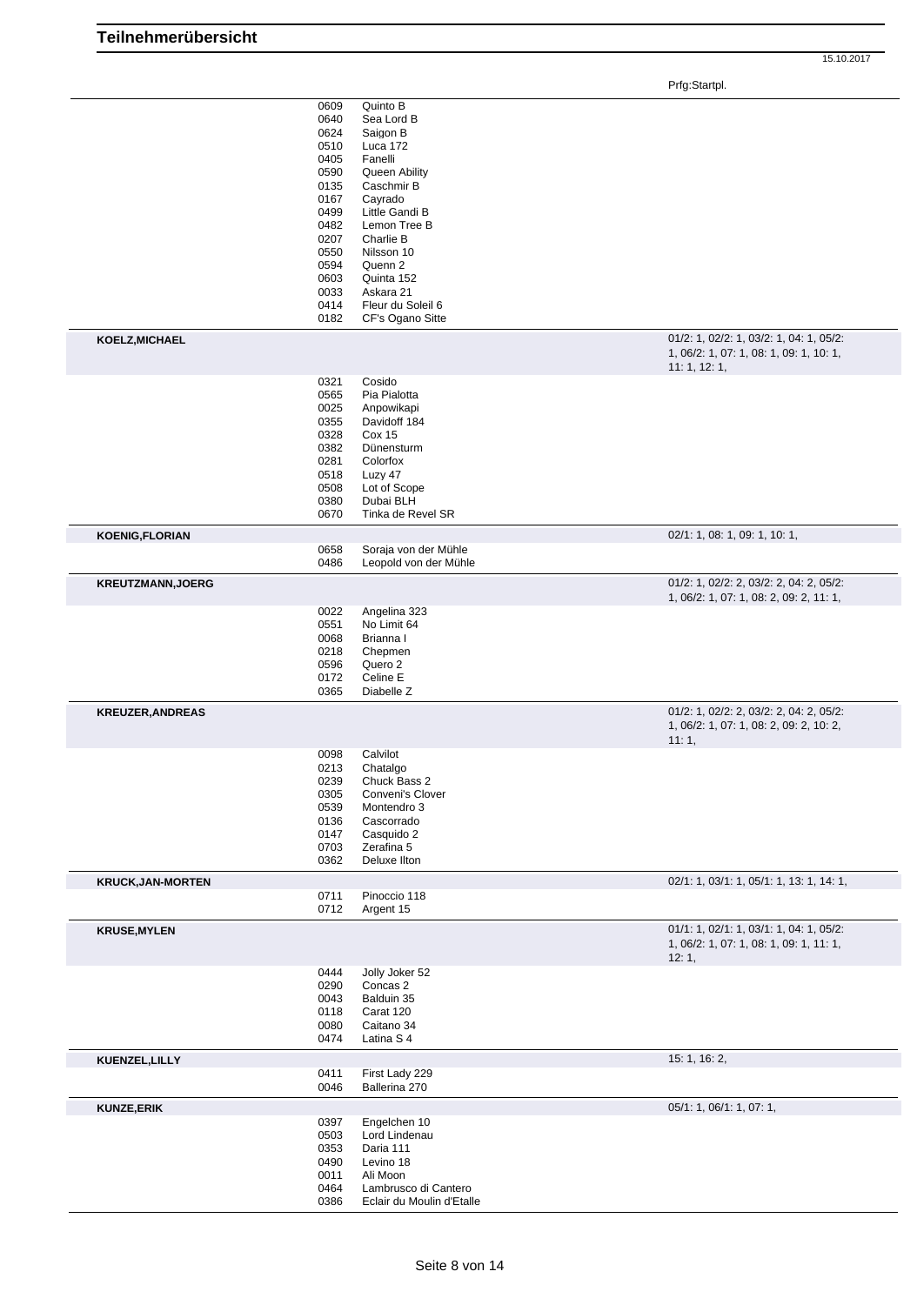|                            |              |                                     | 15.10.2017                                                                         |
|----------------------------|--------------|-------------------------------------|------------------------------------------------------------------------------------|
|                            |              |                                     | Prfg:Startpl.                                                                      |
| <b>KUTSCHER, MARCO</b>     |              |                                     | 05/2: 1, 06/2: 1, 07: 1, 08: 1, 09: 1, 10:                                         |
|                            |              |                                     | 1,                                                                                 |
|                            | 0720<br>0721 | Caramsin<br>Cornet's Cristallo      |                                                                                    |
|                            | 0722         | Van Gogh 49                         |                                                                                    |
| <b>LANSKE, CHRISTOPH</b>   |              |                                     | 01/2: 1, 02/2: 1, 03/2: 1, 04: 1, 05/2:<br>1, 06/2: 1, 07: 1, 08: 2, 09: 2, 10: 1, |
|                            | 0261         | Cobolt 8                            | 11:1,                                                                              |
|                            | 0242         | Cilli Lou                           |                                                                                    |
|                            | 0185         | Chacco's Girl 4                     |                                                                                    |
|                            | 0543<br>0373 | My Way 34<br>Dollar Du Alme         |                                                                                    |
|                            | 0244         | Cinderella 692                      |                                                                                    |
|                            | 0552         | Obora's Silver                      |                                                                                    |
|                            | 0297<br>0009 | Contatour JP<br>Aha Nok             |                                                                                    |
| <b>LAUB, MALTE</b>         |              |                                     | 01/1: 1, 02/1: 1, 03/1: 1, 04: 1, 13: 2,                                           |
|                            | 0004         | Acordina 3                          | 14:2,                                                                              |
|                            | 0646         | Sierra Madre 3                      |                                                                                    |
|                            | 0231         | Chino 21                            |                                                                                    |
| LEHDER, HANNAH             | 0434         | Hansine 2                           | 16:1,                                                                              |
| LENZ-SAGEL, CAROLIN        |              |                                     | 06/1: 1, 13: 1, 14: 1,                                                             |
|                            | 0492         | Levisto's Erbe                      |                                                                                    |
|                            | 0481         | Lemon Park 2                        |                                                                                    |
|                            | 0693<br>0407 | Warning 3<br>Feodora 102            |                                                                                    |
|                            | 0315         | Cornelly                            |                                                                                    |
|                            | 0023         | Anja 561                            |                                                                                    |
|                            | 0208<br>0150 | Charlie le beau<br>Cassata 3        |                                                                                    |
|                            | 0611         | Quinto's Chamb                      |                                                                                    |
|                            | 0497         | Lionheart 11                        |                                                                                    |
|                            | 0399         | Eros van het Oosterhof              |                                                                                    |
| <b>LUCAS, MATTHIAS</b>     |              |                                     | 05/2: 1, 06/2: 1, 07: 1, 08: 1, 09: 2, 10:<br>1, 11: 1, 12: 1,                     |
|                            | 0029         | Armand de Corcy K                   |                                                                                    |
|                            | 0480<br>0442 | Legolas 118<br>Jamaica Sun          |                                                                                    |
|                            | 0656         | Son of a Gun                        |                                                                                    |
|                            | 0459         | La Martina vd Leuba                 |                                                                                    |
|                            | 0007<br>0320 | Agnetha 10<br>Cortan                |                                                                                    |
|                            | 0223         | Chianti d'St. Emillion              |                                                                                    |
| <b>LUENEBURG, NISSE</b>    |              |                                     | 01/2: 1, 02/2: 1, 03/2: 1, 04: 1, 06/2:                                            |
|                            | 0467         | Landorino                           | 1, 07: 1, 08: 2, 09: 2, 10: 1, 11: 1,                                              |
|                            | 0095         | Call me Sox                         |                                                                                    |
|                            | 0329         | Crack One                           |                                                                                    |
|                            | 0528<br>0256 | Melinda S<br>Clippo 4               |                                                                                    |
|                            | 0092         | Calino 58                           |                                                                                    |
|                            | 0263         | Coco 298                            |                                                                                    |
|                            | 0694<br>0303 | Westbridge<br>Continuity            |                                                                                    |
|                            | 0117         | Caramelle 9                         |                                                                                    |
|                            | 0502         | Look at me R                        |                                                                                    |
| <b>MATT, CHRISTINA</b>     | 0622         | Saccara H                           | 01/1: 1, 05/1: 1, 06/1: 1, 07: 1,                                                  |
| <b>MEHNERT, MARVIN</b>     |              |                                     | 16:1,                                                                              |
|                            | 0705         | Nashville 67                        |                                                                                    |
| <b>MEINIG, MICHAEL</b>     |              |                                     | 01/1: 1, 02/1: 1, 03/1: 1, 04: 1, 05/1:<br>1, 06/1: 1, 07: 1,                      |
|                            | 0471<br>0166 | Larocca <sub>2</sub><br>Cayo Coco 2 |                                                                                    |
|                            | 0268         | Coeur de lion 2                     |                                                                                    |
| <b>MENCKE,LIBUSE</b>       |              |                                     | 17:1,                                                                              |
|                            | 0715         | Syrio 2                             |                                                                                    |
| <b>MISZTL, MARIE-LUISE</b> |              |                                     | 17:1,                                                                              |
|                            | 0044         | Balian 5                            |                                                                                    |
| <b>MITTASCH, ALFONS</b>    | 0521         | Magic 224                           | 16:1,                                                                              |
| <b>MONTAG, STEFFEN</b>     |              |                                     | 02/1: 1, 03/1: 1, 04: 1, 08: 1, 09: 1, 10:                                         |
|                            |              |                                     |                                                                                    |

 $1, 12: 1,$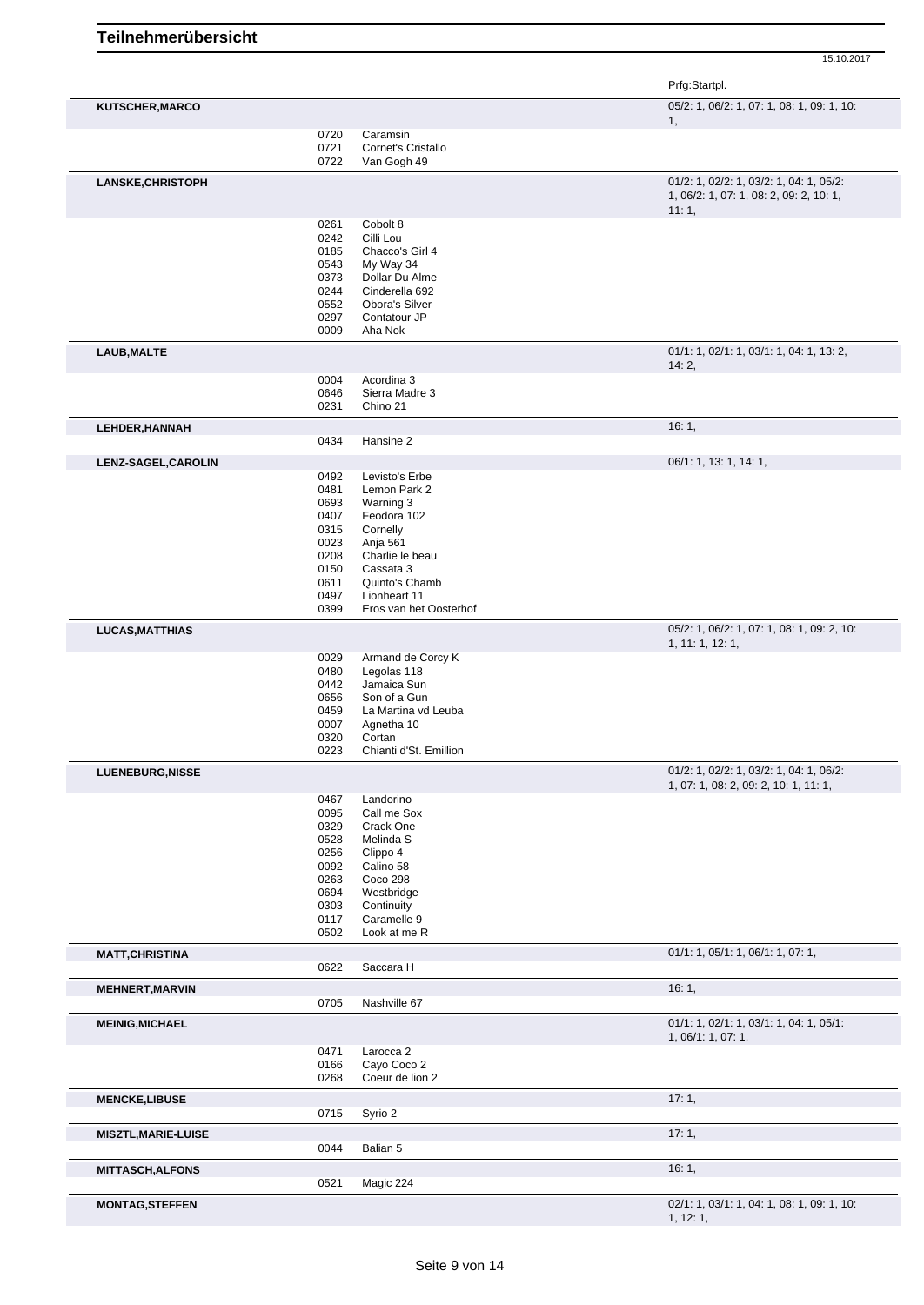Prfg:Startpl.

|                           | 0310              | Corano 24                 |                                            |
|---------------------------|-------------------|---------------------------|--------------------------------------------|
|                           | 0245              | Claire de lune M          |                                            |
|                           | 0008              | Agupardie                 |                                            |
|                           |                   |                           |                                            |
| <b>MORGENSTERN, SARAH</b> |                   |                           | 16:1,                                      |
|                           | 0673              | Ulli-Lichtblick           |                                            |
|                           |                   |                           |                                            |
| <b>MUELLER, FRANK</b>     |                   |                           | 01/1: 1, 02/1: 2, 03/1: 2, 04: 2, 05/1:    |
|                           |                   |                           | 1, 06/1: 1, 07: 1, 08: 1, 09: 1,           |
|                           | 0289              | Con Energie               |                                            |
|                           | 0613<br>Quitefire |                           |                                            |
|                           | 0631              | Sarina 276                |                                            |
|                           | 0252<br>Clintall  |                           |                                            |
| NAGEL, CARSTEN-OTTO       |                   |                           | 05/2: 1, 06/2: 1, 07: 1, 08: 2, 09: 2, 10: |
|                           |                   |                           | 2,                                         |
|                           |                   | Chairman 20               |                                            |
|                           | 0190              |                           |                                            |
|                           | 0699              | Womanizer 18              |                                            |
|                           | 0588<br>Qubo      |                           |                                            |
|                           | 0013              | Alina 440                 |                                            |
|                           | 0155              | Castello 213              |                                            |
|                           | 0186              | Chacco's Lucie W          |                                            |
|                           | 0675              | Unbelievable 12           |                                            |
|                           | 0066              | Bonaire 8                 |                                            |
|                           | 0453              | L'Esperance 2             |                                            |
|                           | 0697              | Will to win               |                                            |
|                           | 0012              | Alicia SN                 |                                            |
|                           |                   |                           |                                            |
| NAGEL-TORNAU, SARAH       |                   |                           | 02/2: 1, 04: 1, 08: 2, 09: 2, 10: 1, 11:   |
|                           |                   |                           | 1,                                         |
|                           | 0051              | Baquero 6                 |                                            |
|                           | 0052              | Barbou de Ruet            |                                            |
|                           | 0251              | Clarkson 4                |                                            |
|                           | 0203              | Charisma E 2              |                                            |
|                           | 0537              | Monte Madina              |                                            |
|                           | 0617              | <b>RMF Valiente</b>       |                                            |
|                           |                   |                           |                                            |
| <b>OTTENS, AMELIE</b>     |                   |                           | 01/1: 1, 02/1: 1, 03/1: 1, 04: 1, 08: 1,   |
|                           |                   |                           | 09: 1, 10: 1, 11: 1,                       |
|                           | 0291              | Confidence 9              |                                            |
|                           | 0152              | Cassinette                |                                            |
|                           | 0133<br>Casarah   |                           |                                            |
|                           | 0279              | Colin Junior              |                                            |
|                           | 0138              | Cash 211                  |                                            |
|                           |                   |                           |                                            |
| OTTENS, HANS-JOERN        |                   |                           | 01/2: 1, 05/2: 1, 06/2: 1, 07: 1, 08: 2,   |
|                           |                   |                           | 09: 2, 10: 1, 12: 1,                       |
|                           | 0291              | Confidence 9              |                                            |
|                           | 0152              | Cassinette                |                                            |
|                           | 0133<br>Casarah   |                           |                                            |
|                           | 0279              | Colin Junior              |                                            |
|                           | 0073              | Budapest 5                |                                            |
|                           | 0138              | Cash 211                  |                                            |
|                           | 0387              | Edonja G                  |                                            |
|                           |                   |                           |                                            |
| PAUL, TANJA               |                   |                           | 01/1: 1, 05/1: 1, 06/1: 1, 07: 1, 13: 2,   |
|                           |                   |                           | 14:2,                                      |
|                           | 0089              | Calina 58                 |                                            |
|                           | 0585              | Quasquai                  |                                            |
|                           | 0701<br>Zareska   |                           |                                            |
| PAWLOWSKA, KAY            |                   |                           | 17:1,                                      |
|                           | 0426              | Fürst Wettin              |                                            |
|                           |                   |                           |                                            |
| PEPER, JOERG              |                   |                           | 05/2: 1, 06/2: 1, 07: 1, 08: 1, 09: 1, 10: |
|                           |                   |                           | 1, 11: 1, 12: 1,                           |
|                           | 0145              | Caspari 29                |                                            |
|                           | 0127              | Carolus 47                |                                            |
|                           |                   |                           |                                            |
| PETERS, JAN               |                   |                           | 01/2: 1, 05/2: 1, 06/2: 1, 07: 1, 08: 1,   |
|                           |                   |                           | 09: 1, 10: 1, 11: 1, 12: 1,                |
|                           | Coach 9<br>0260   |                           |                                            |
|                           | 0451              | Kokolores 2               |                                            |
|                           | 0059              | Bernstein R.              |                                            |
|                           | 0204              | Charleen P                |                                            |
|                           | 0606              | Quintess 24               |                                            |
|                           |                   |                           |                                            |
| PFEIFER, ELLEN            |                   |                           | 15:1,                                      |
|                           | 0005              | Agent 296                 |                                            |
|                           |                   |                           | 02/1: 2, 03/1: 2, 04: 2, 09: 1, 10: 1, 11: |
| <b>PRAUSE, MANUEL</b>     |                   |                           |                                            |
|                           |                   |                           | 1, 12: 1,                                  |
|                           | 0077              | Cadillac <sub>54</sub>    |                                            |
|                           | 0446              | Kandela R                 |                                            |
|                           |                   |                           |                                            |
|                           | 0666<br>0375      | Sydney 273<br>Dorette 194 |                                            |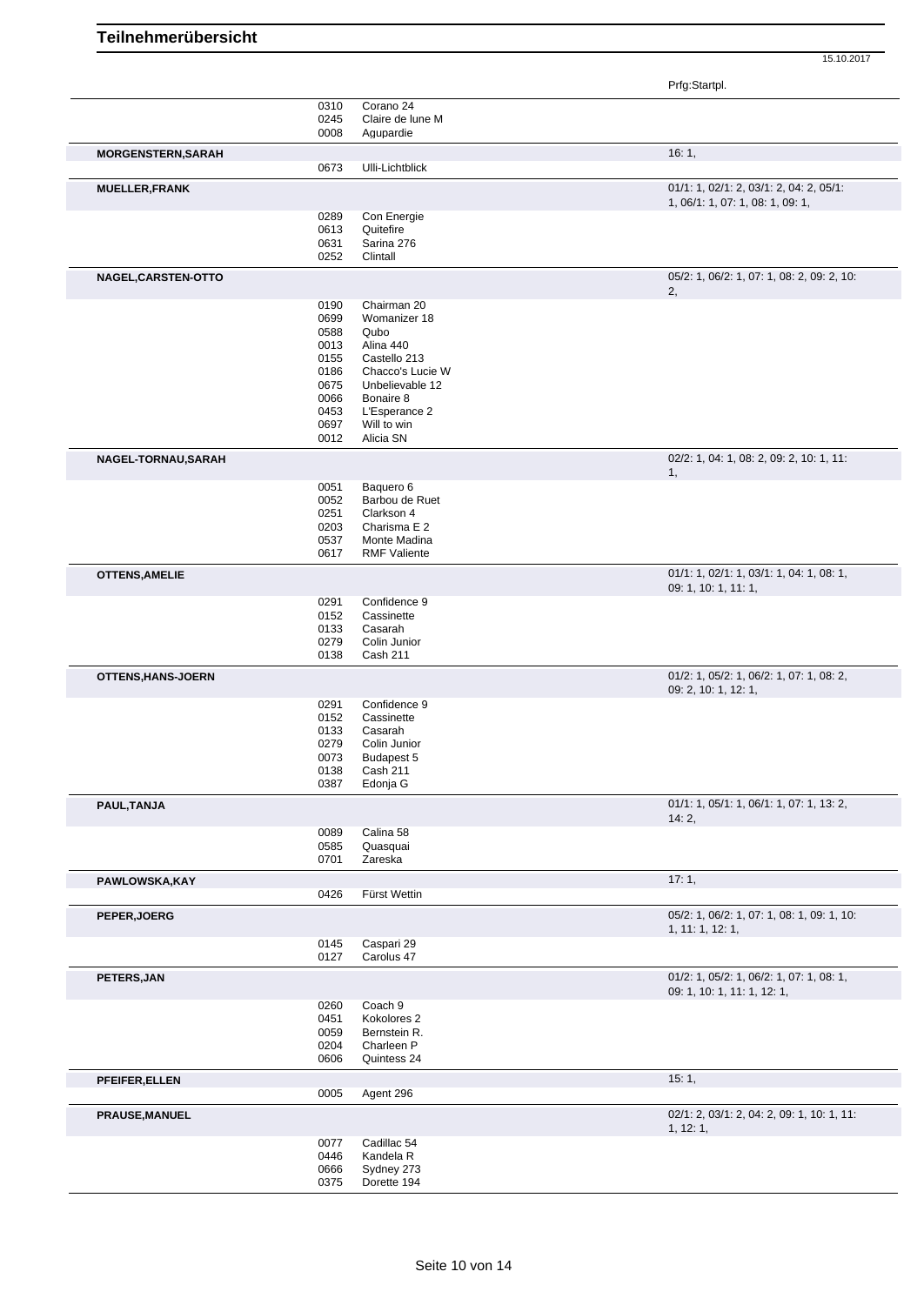|                           |              |                             | Prfg:Startpl.                                                                               |
|---------------------------|--------------|-----------------------------|---------------------------------------------------------------------------------------------|
| PREHL, HANNES             |              |                             | 01/2: 1, 02/1: 1, 03/1: 1, 04: 1, 05/2:<br>1, 06/2: 1, 07: 1, 08: 1, 09: 1, 10: 1,<br>11:1, |
|                           | 0479         | Leevster                    |                                                                                             |
|                           | 0174         | Celtic Spirit 2             |                                                                                             |
|                           | 0695         | Whinny 24                   |                                                                                             |
| <b>RANFT, THERES</b>      | 0162         | Cavalido                    | 15: 2, 16: 1,                                                                               |
|                           | 0634         | Schirocco 27                |                                                                                             |
|                           | 0554         | Olanka's Girl               |                                                                                             |
|                           | 0540         | Montessa 5                  |                                                                                             |
|                           | 0620         | Roveena -M                  |                                                                                             |
| RAUCAMP, MAREN            |              |                             | 06/2: 1, 07: 1, 13: 2, 14: 2,                                                               |
|                           | 0598<br>0222 | Qui Son<br>Chiano 4         |                                                                                             |
|                           | 0160         | Catrice F                   |                                                                                             |
|                           | 0137         | Cascorrado J                |                                                                                             |
|                           | 0064         | <b>Bold Action 2</b>        |                                                                                             |
|                           | 0001         | A beautiful mind 7          |                                                                                             |
|                           | 0676         | Ustina S 2                  |                                                                                             |
| <b>REINKE, FRIEDERIKE</b> |              |                             | 17:1,                                                                                       |
|                           | 0475         | Laudon 20                   |                                                                                             |
| REPPE, CINDY              |              |                             | 08: 2, 09: 2, 10: 2,                                                                        |
|                           | 0544<br>0161 | Na-Limit R<br>Cavajo-Blue R |                                                                                             |
| <b>RICHTER, PEER</b>      |              |                             | 05/1: 1, 06/1: 1, 07: 1,                                                                    |
|                           | 0108         | Candeloro 5                 |                                                                                             |
| <b>SAGEL, THOMAS</b>      |              |                             | 01/1: 1, 06/1: 1, 13: 2, 14: 2,                                                             |
|                           | 0492         | Levisto's Erbe              |                                                                                             |
|                           | 0481         | Lemon Park 2                |                                                                                             |
|                           | 0693         | Warning 3                   |                                                                                             |
|                           | 0407<br>0023 | Feodora 102<br>Anja 561     |                                                                                             |
|                           | 0208         | Charlie le beau             |                                                                                             |
|                           | 0150         | Cassata 3                   |                                                                                             |
|                           | 0611         | Quinto's Chamb              |                                                                                             |
|                           | 0399         | Eros van het Oosterhof      |                                                                                             |
| <b>SANDBRINK, RONALD</b>  |              |                             | 01/2: 1, 05/2: 1, 06/2: 1, 07: 1, 08: 2,<br>09: 2, 10: 1, 11: 1, 12: 1,                     |
|                           | 0681         | Van Caly                    |                                                                                             |
|                           | 0326<br>0369 | Country Boy 13<br>Diégo     |                                                                                             |
| <b>SAUER, RONNY</b>       |              |                             | 01/1: 2, 02/1: 1, 03/1: 1, 04: 1, 05/1:                                                     |
|                           |              |                             | 1, 06/1: 1, 07: 1, 08: 2, 09: 1,                                                            |
|                           | 0274         | <b>Cold Morning</b>         |                                                                                             |
|                           | 0168         | Ce-Matin                    |                                                                                             |
|                           | 0350<br>0153 | Dacil<br>Cassis 65          |                                                                                             |
|                           | 0101         | Camouflage 30               |                                                                                             |
|                           | 0099         | Camelot magic               |                                                                                             |
| <b>SCHAEFER, KAI</b>      |              |                             | 01/2: 1, 02/2: 1, 03/2: 1, 04: 1, 05/2:                                                     |
|                           |              |                             | 1, 06/2: 1, 07: 1, 08: 2, 09: 2, 10: 1,                                                     |
|                           | 0706         | Flight of Ikarus            | 11:1,                                                                                       |
|                           | 0707         | Oktavian 17                 |                                                                                             |
|                           | 0708         | Callisto 17                 |                                                                                             |
|                           | 0709         | Capo 22                     |                                                                                             |
|                           | 0710         | Der Droste                  |                                                                                             |
| <b>SCHARF, MARTIN</b>     |              |                             | 02/1: 1, 03/1: 1, 04: 1, 05/1: 1, 06/1:<br>1,07:1,                                          |
|                           | 0599         | Quick Step 64               |                                                                                             |
|                           | 0423<br>0038 | Frau Schwarze<br>Avita 5    |                                                                                             |
|                           |              |                             |                                                                                             |
| <b>SCHEEL, MARC</b>       | 0601         | Quincy 135                  | 01/1: 1, 05/1: 1, 06/1: 1, 13: 2, 14: 2,                                                    |
|                           | 0605         | Quintero Grande 3           |                                                                                             |
|                           | 0110         | Canetti 10                  |                                                                                             |
| <b>SCHINDLER, LETICIA</b> |              |                             | 15:1,                                                                                       |
|                           | 0241         | Cierow                      |                                                                                             |
| <b>SCHLAMANN, MARKUS</b>  |              |                             | 02/1: 1, 03/1: 1, 05/1: 1, 06/1: 1, 14: 1,                                                  |
|                           | 0713<br>0714 | Society-Lady<br>La Coco 4   |                                                                                             |
|                           |              |                             | 15:1,                                                                                       |
| <b>SCHLEGEL, PEPE</b>     | 0393         | Emi <sub>7</sub>            |                                                                                             |
|                           |              |                             |                                                                                             |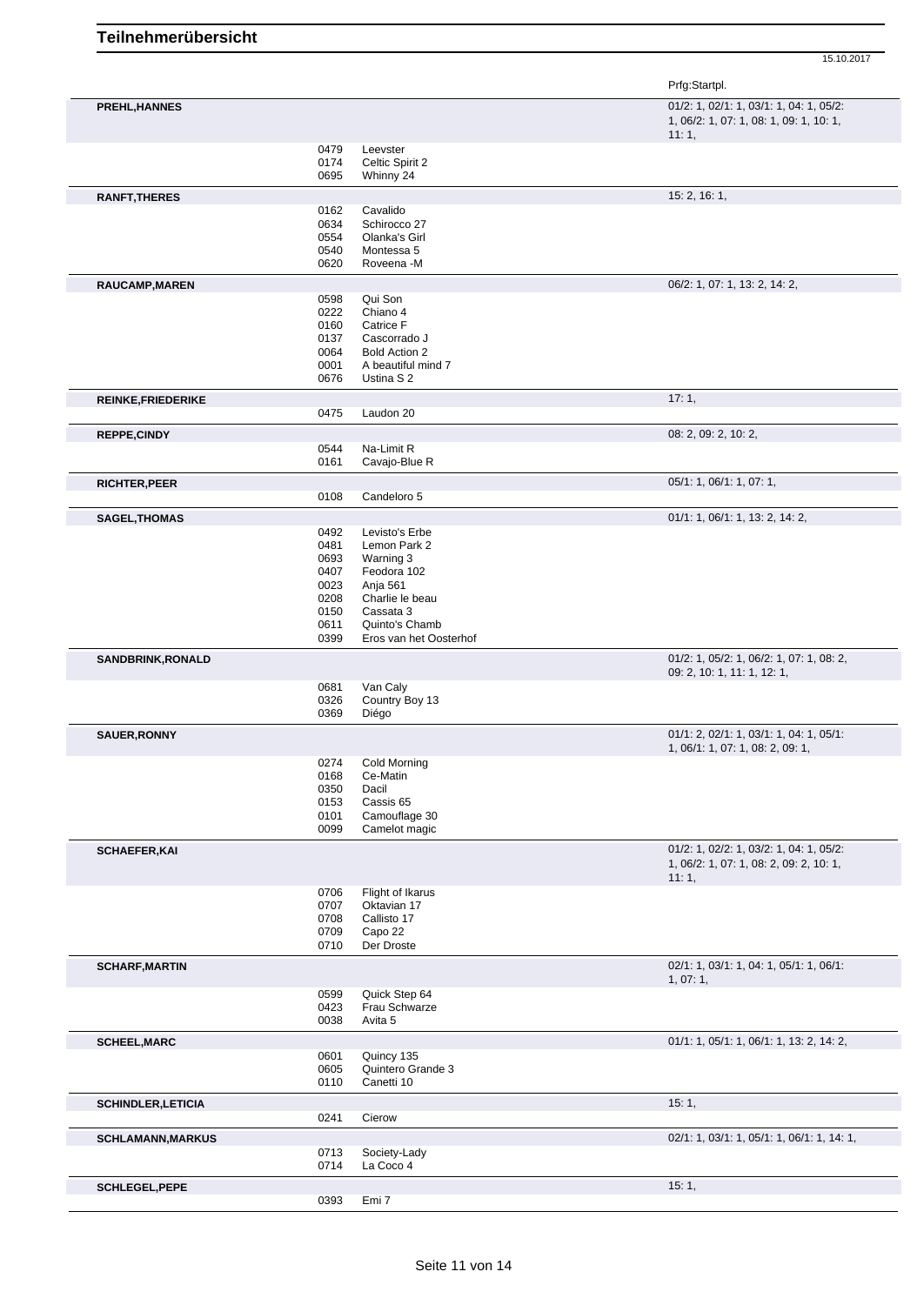|                              |              |                                                    | Prfg:Startpl.                              |
|------------------------------|--------------|----------------------------------------------------|--------------------------------------------|
| <b>SCHLENKER, PAULA</b>      |              |                                                    | 02/1: 1, 03/1: 1, 04: 1, 08: 1, 09: 1, 10: |
|                              |              |                                                    | 1, 11:1,                                   |
|                              | 0639<br>0084 | Scrabble GP<br>Calera <sub>7</sub>                 |                                            |
| <b>SCHMAUS, GUENTER</b>      |              |                                                    | 01/1: 1, 05/1: 1, 06/1: 1, 08: 1, 09: 1,   |
|                              |              |                                                    | 10: 1, 11: 1, 13: 2, 14: 2,                |
|                              | 0301         | Contina G.                                         |                                            |
|                              | 0533<br>0429 | Mister Moujik vh Molenhof<br>Ginnis van't Geyzeven |                                            |
|                              |              |                                                    | 01/2: 1, 02/2: 1, 03/2: 1, 04: 1, 08: 2,   |
| <b>SCHMIDT, HEIKO</b>        |              |                                                    | 09: 2, 10: 1, 11: 1, 12: 1,                |
|                              | 0197         | Chap 47                                            |                                            |
|                              | 0191         | Chaleen 3                                          |                                            |
|                              | 0198<br>0250 | Chap II<br>Clarina 8                               |                                            |
| <b>SCHOBER, PHILIPP</b>      |              |                                                    | 01/2: 1, 02/2: 2, 03/2: 2, 04: 2, 05/2:    |
|                              |              |                                                    | 1, 08: 1, 09: 2, 10: 1, 11: 1, 12: 1,      |
|                              | 0450         | King of Queens 4                                   |                                            |
|                              | 0700         | Zandigo TS                                         |                                            |
|                              | 0402<br>0240 | Fa Fie Again<br>Cicero's Isaura                    |                                            |
|                              |              |                                                    | 01/2: 1, 09: 1, 10: 1, 11: 1, 12: 1,       |
| SCHOECHERT, LAURA            | 0496         | Linett 15                                          |                                            |
|                              | 0364         | Dewinia 2                                          |                                            |
|                              | 0696         | Wild Dream 6                                       |                                            |
| <b>SCHOENIGER, CHRISTINA</b> |              |                                                    | 15:2,                                      |
|                              | 0545<br>0522 | Napoli 48<br>Magna Flava                           |                                            |
|                              | 0638         | Schoensgreen Raffina                               |                                            |
|                              | 0637         | Schoensgreen Maila                                 |                                            |
|                              | 0636         | Schoensgreen Madonna                               |                                            |
|                              | 0635         | Schoensgreen Haifa                                 |                                            |
|                              | 0443         | Jette 115                                          |                                            |
|                              | 0061<br>0205 | <b>Blitz und Donner</b><br>Charlie 192             |                                            |
| <b>SCHULTZ, GORDON</b>       |              |                                                    | 02/1: 1, 03/1: 1, 04: 1, 05/1: 1, 06/1:    |
|                              |              |                                                    | 1, 07: 1, 12: 1,                           |
|                              | 0015         | Almost Famous 4                                    |                                            |
|                              | 0259<br>0465 | Co-Jack 3<br>Lamia S                               |                                            |
| <b>SCHWENTKER, MATHIS</b>    |              |                                                    | 01/2: 1, 05/2: 1, 06/2: 1, 08: 2, 09: 2,   |
|                              | 0671         | Toscana 111                                        |                                            |
|                              | 0416         | Florida Lady Ixes                                  |                                            |
|                              | 0413         | Flashlight 21                                      |                                            |
|                              | 0202         | Charis 24                                          |                                            |
|                              | 0196         | Chantilly 22                                       |                                            |
|                              | 0293<br>0337 | Conquest 14<br>Crüger                              |                                            |
|                              | 0017         | Amarilla 9                                         |                                            |
|                              | 0144         | Casina 14                                          |                                            |
|                              | 0100         | Camira V                                           |                                            |
|                              | 0090         | Calina P                                           |                                            |
|                              | 0118<br>0183 | Carat 120<br>Chaccara                              |                                            |
|                              | 0254         | Clinton's Son                                      |                                            |
|                              | 0657         | Sonnenbluemchen B                                  |                                            |
|                              | 0534         | Mocca 43                                           |                                            |
|                              | 0678         | Valentina 88                                       |                                            |
|                              | 0123<br>0654 | Carissma 17<br>Smoking Gun                         |                                            |
|                              | 0468         | Landprincess                                       |                                            |
|                              | 0509         | Louis Vuitton 22                                   |                                            |
|                              | 0557         | Passo Di Danza                                     |                                            |
|                              | 0401         | Estaval                                            |                                            |
|                              | 0383         | Durein                                             |                                            |
| SEIDEL, LEONIE               | 0536         | Montana 701                                        | 15:1,                                      |
|                              |              |                                                    |                                            |
| SIEBER, KRISTIAN             | 0102         | Campari 307                                        | 05/1: 1, 06/1: 1, 07: 1,                   |
|                              |              |                                                    |                                            |
| STAROSZYK, NORA              | 0230         | Chino 11                                           | 15:1,                                      |
|                              |              |                                                    |                                            |
| <b>STEINKE, THOMAS</b>       | 0723         | Cranberry PJ                                       | 05/1: 1, 06/1: 1, 07: 1,                   |
|                              | 0724         | Beautyful 3                                        |                                            |
| STREUBEL, FREDERICKE         |              |                                                    | 15:1,                                      |
|                              | 0563         | Pia 817                                            |                                            |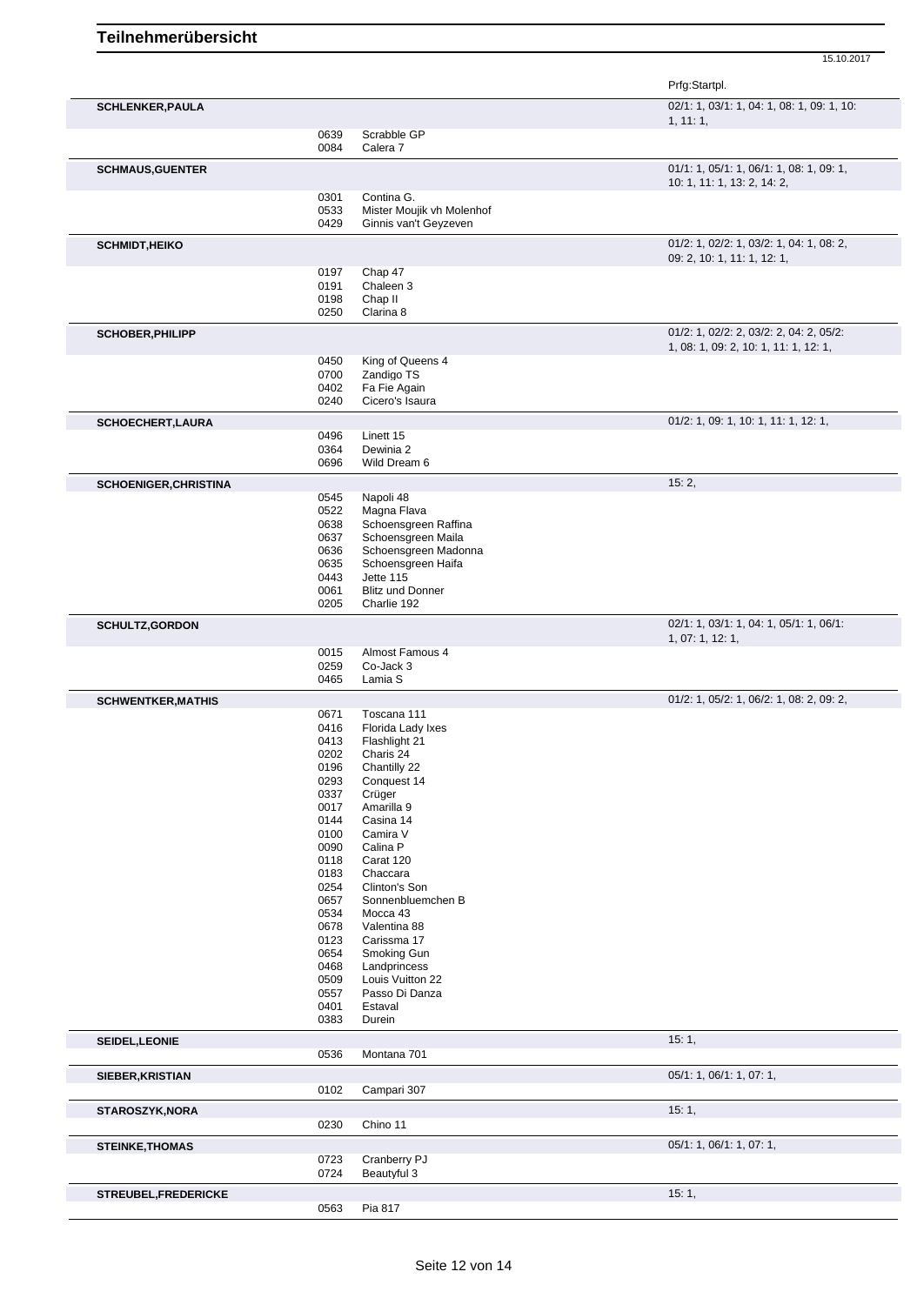Prfg:Startpl.

| <b>STRIEWE, MARC</b>       |              |                                        | 01/1: 1, 05/1: 1, 06/1: 1, 07: 1, 13: 2,                                           |
|----------------------------|--------------|----------------------------------------|------------------------------------------------------------------------------------|
|                            | 0270         | Colando 16                             | 14:2,                                                                              |
|                            | 0439         | Idefix 219                             |                                                                                    |
|                            | 0269         | Colada <sub>5</sub>                    |                                                                                    |
|                            | 0410         | Fine Finchen                           |                                                                                    |
|                            | 0396         | Emil 129                               |                                                                                    |
| <b>STUDE, ANDRE</b>        |              |                                        | 01/1: 1, 02/1: 1, 03/1: 1, 04: 1, 05/1:<br>1, 06/1: 1, 07: 1, 08: 1, 09: 1, 10: 1, |
|                            |              |                                        | 11:1,                                                                              |
|                            | 0483         | Lemwerder 2                            |                                                                                    |
|                            | 0615         | Quiz 5                                 |                                                                                    |
|                            | 0317<br>0542 | Corny Star<br>My Blue Pleasure D'Ive Z |                                                                                    |
| STUDE, HENRY               |              |                                        | 01/1: 1, 02/1: 1, 03/1: 1, 04: 1, 05/2:                                            |
|                            |              |                                        | 1, 06/2: 1, 07: 1,                                                                 |
|                            | 0280         | Colorado 196                           |                                                                                    |
|                            | 0466<br>0461 | Landdame - P<br>Lady La Volta          |                                                                                    |
|                            | 0352         | Dany Sahne 7                           |                                                                                    |
|                            | 0317         | Corny Star                             |                                                                                    |
|                            | 0169         | Cécé B Z                               |                                                                                    |
| <b>SVENSSON, DENISE</b>    |              |                                        | 01/2: 1, 02/2: 1, 03/2: 1, 04: 1, 05/2:                                            |
|                            |              |                                        | 1, 06/2: 1, 07: 1, 08: 2, 09: 2, 10: 1,                                            |
|                            |              | Pretty-Girl 3                          | 11:1,                                                                              |
|                            | 0577<br>0285 | Cometo                                 |                                                                                    |
|                            | 0458         | La Darca 2                             |                                                                                    |
|                            | 0316         | Cornetto 51                            |                                                                                    |
| <b>SYMMANGK, MICHAEL</b>   |              |                                        | 01/2: 1, 02/2: 1, 03/2: 1, 04: 1, 05/2:                                            |
|                            |              |                                        | 1, 06/2: 1, 07: 1, 08: 2, 09: 2, 10: 1,                                            |
|                            | 0294         | Conquest of Paradise 2                 | 11:1, 12:1,                                                                        |
|                            | 0463         | Lady Tiffany 4                         |                                                                                    |
|                            | 0109         | Candice 21                             |                                                                                    |
|                            | 0078         | Caillaux                               |                                                                                    |
|                            | 0682         | Van Lou                                |                                                                                    |
|                            | 0286         | Comtess 202<br>Willem Corland          |                                                                                    |
|                            | 0698<br>0342 | Cucky 3                                |                                                                                    |
| TEICH, VALENTINA           |              |                                        | $01/1: 1, 05/1: 1, 06/1: 1, 07: 1, 08: 1,$                                         |
|                            |              |                                        | 09: 1, 11: 1, 13: 2, 14: 2,                                                        |
|                            | 0440         | In Time 9                              |                                                                                    |
|                            | 0131<br>0669 | Casals 5<br>Ti Amo de Pleville         |                                                                                    |
|                            | 0692         | Volcelest de la Byche                  |                                                                                    |
| <b>THIEME, ANDRE</b>       |              |                                        | 02/2: 1, 03/2: 1, 04: 1, 06/2: 1, 08: 1,                                           |
|                            |              |                                        | 09: 2, 10: 1, 11: 1, 12: 1,                                                        |
|                            | 0343<br>0296 | Cupertino<br>Contadur                  |                                                                                    |
|                            | 0276         | Colestina H                            |                                                                                    |
|                            | 0449         | King Kastano                           |                                                                                    |
| <b>TOEGEL, HENRY</b>       |              |                                        | $01/1: 1, 05/1: 1, 06/1: 1, 07: 1, 08: 1,$                                         |
|                            |              |                                        | 11:1,                                                                              |
|                            | 0524<br>0019 | Malin 17<br>Amiri 2                    |                                                                                    |
| UNTERLANDSTAETTNER, STEFAN |              |                                        | 01/1: 1, 05/2: 1, 13: 2, 14: 2,                                                    |
|                            | 0016         | Alposchino                             |                                                                                    |
|                            | 0306         | Conwell L                              |                                                                                    |
|                            | 0248         | Claria KL                              |                                                                                    |
| <b>VIEREGGE, KATHRIN</b>   |              |                                        | 02/1: 1, 03/1: 1, 05/1: 1, 06/1: 1,                                                |
|                            | 0151<br>0140 | Cassey 7<br>Casie Belle                |                                                                                    |
|                            |              |                                        |                                                                                    |
| <b>WALTER, MADLEN</b>      | 0504         | Lordana 44                             | 16:1,                                                                              |
|                            |              |                                        | 08: 2, 09: 2, 10: 2, 11: 1, 12: 1,                                                 |
| <b>WASCHER, CHRISTIN</b>   | 0591         | Queen Waltraud                         |                                                                                    |
|                            | 0665         | Sweet Peppina                          |                                                                                    |
| <b>WASSENBERG,FELIX</b>    |              |                                        | 02/1: 2, 03/1: 2, 04: 2, 05/1: 1, 06/1:                                            |
|                            |              |                                        | 1, 07: 1, 08: 1, 09: 1, 10: 1, 11: 1, 12:                                          |
|                            |              |                                        | 1,                                                                                 |
|                            | 0074<br>0505 | Burlington 20<br>Loredo LB             |                                                                                    |
|                            | 0309         | Coq de Brycre                          |                                                                                    |
|                            | 0398         | Erlando 9                              |                                                                                    |

**WASSENBERG,XENIA** 15: 1,